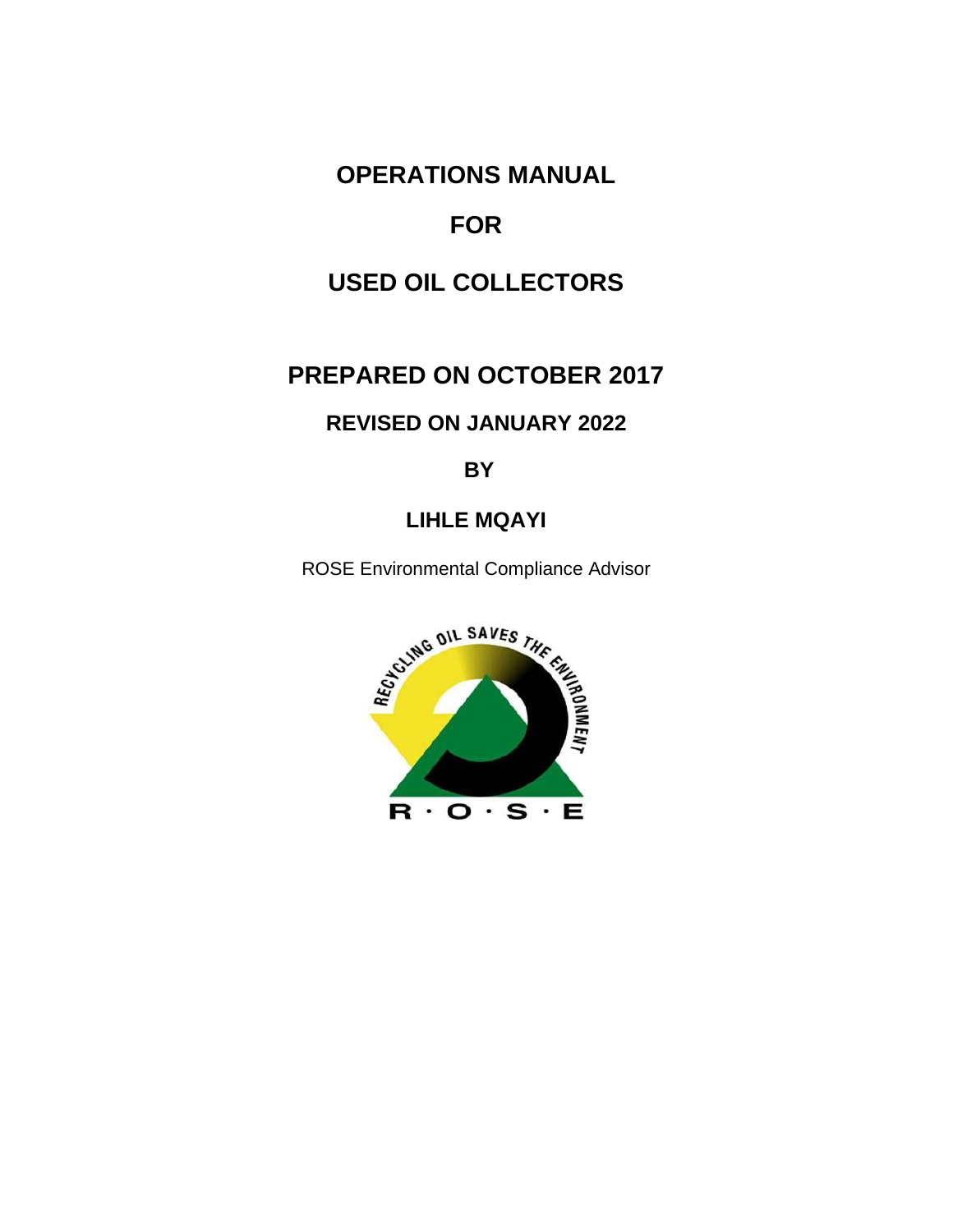|                                                                                 | <b>Document Type:</b>   |                                           | <b>ROSE System Procedure</b> |  |  |  |  |
|---------------------------------------------------------------------------------|-------------------------|-------------------------------------------|------------------------------|--|--|--|--|
| Scilling on SAVES THE<br><b>ENTERNATION REAL</b><br>$R \cdot O \cdot S \cdot E$ | Title:                  | <b>SECTION 1:</b><br><b>CONTENTS PAGE</b> |                              |  |  |  |  |
|                                                                                 | <b>Document Status:</b> |                                           | <b>Third Edition</b>         |  |  |  |  |
| Reference:                                                                      | S1-22                   | Date of issue:                            | January 2022                 |  |  |  |  |
| <b>Revision No.:</b>                                                            | 03                      | <b>Compiled by:</b>                       | Lihle Mqayi                  |  |  |  |  |
| Page number of<br>section:                                                      | 1 of 1                  | <b>Total pages of</b><br>section:         |                              |  |  |  |  |

## **Section Item**

- Contents Page
- History of Change
- Legal Guideline
- The Main Objects of ROSE
- Compliance Code
- Collector Checklist
- Training
- Transport Procedure
- Storage Procedure
- Record Keeping Requirements
- Dangerous Goods Guidelines
- Safety Data Sheet
- Placarding
- Health Information
- Oil Leaks and Spill Procedures
- Injury Procedure
- Fire Procedure
- Accident Procedure
- 19 Incident Reporting Procedure
- Emergency Information
- Housekeeping Guideline
- Incentive Procedure
- HSE Guidelines

### **Annexure**

- Bulking Points/Transfer Station Requirements
- Processor Requirements
- Compliance Code
- Used Oil Generator Guidelines
- UN3082 Tremcard
-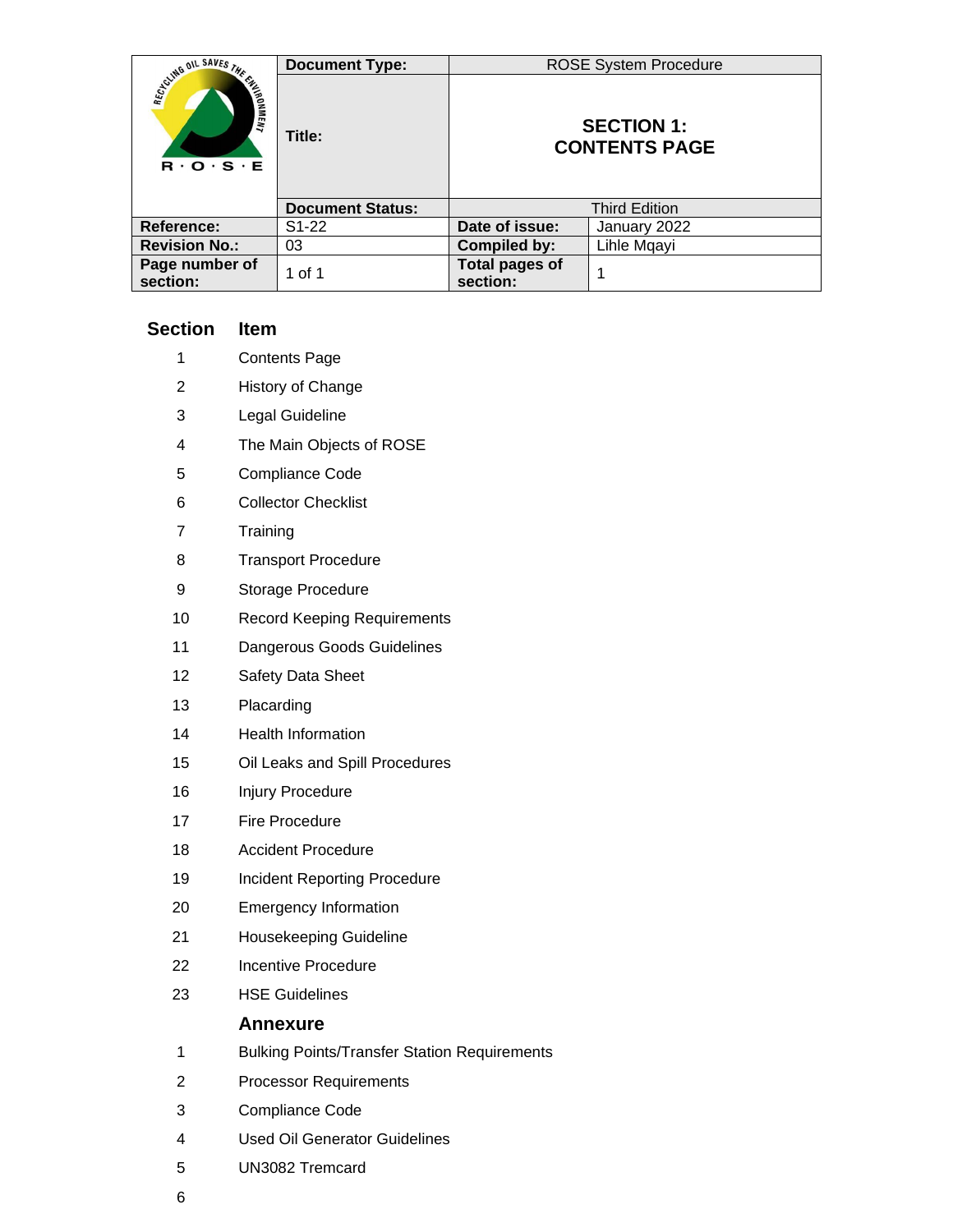|                                                                          | <b>Document Type:</b>   |                                   | <b>ROSE System Procedure</b>                  |
|--------------------------------------------------------------------------|-------------------------|-----------------------------------|-----------------------------------------------|
| SCUMB OIL SAVES THE<br><b>ENTERNATION</b><br>$R \cdot O \cdot S \cdot E$ | Title:                  |                                   | <b>SECTION 2:</b><br><b>HISTORY OF CHANGE</b> |
|                                                                          | <b>Document Status:</b> |                                   | <b>Third Edition</b>                          |
| Reference:                                                               | $S2-22$                 | Date of issue:                    | January 2022                                  |
| <b>Revision No.:</b>                                                     | 03                      | <b>Compiled by:</b>               | Lihle Mqayi                                   |
| Page number of<br>section:                                               | 1 of 1                  | <b>Total pages of</b><br>section: |                                               |

# **History of change**

# **Reason for Change – Index**

| $A \mid As$ a result of incidents   | <b>E</b> Change from ROSE Office                |
|-------------------------------------|-------------------------------------------------|
| <b>B</b> Changes in Legislation     | $F$ Change in Training requirements             |
| $ C $ New procedure format          | <b>G</b> Changes in Operating Procedures        |
| $ D $ As a result of audit findings | H   Change due to spelling or grammatical error |

| Date of<br>change | <b>Revised Item (Section);<br/>Specify reference number</b> | Reason | Name of<br>reviewer | Signature of file<br>owner |
|-------------------|-------------------------------------------------------------|--------|---------------------|----------------------------|
|                   |                                                             |        |                     |                            |
|                   |                                                             |        |                     |                            |
|                   |                                                             |        |                     |                            |
|                   |                                                             |        |                     |                            |
|                   |                                                             |        |                     |                            |
|                   |                                                             |        |                     |                            |
|                   |                                                             |        |                     |                            |
|                   |                                                             |        |                     |                            |
|                   |                                                             |        |                     |                            |
|                   |                                                             |        |                     |                            |
|                   |                                                             |        |                     |                            |
|                   |                                                             |        |                     |                            |
|                   |                                                             |        |                     |                            |
|                   |                                                             |        |                     |                            |
|                   |                                                             |        |                     |                            |
|                   |                                                             |        |                     |                            |
|                   |                                                             |        |                     |                            |
|                   |                                                             |        |                     |                            |
|                   |                                                             |        |                     |                            |
|                   |                                                             |        |                     |                            |
|                   |                                                             |        |                     |                            |
|                   |                                                             |        |                     |                            |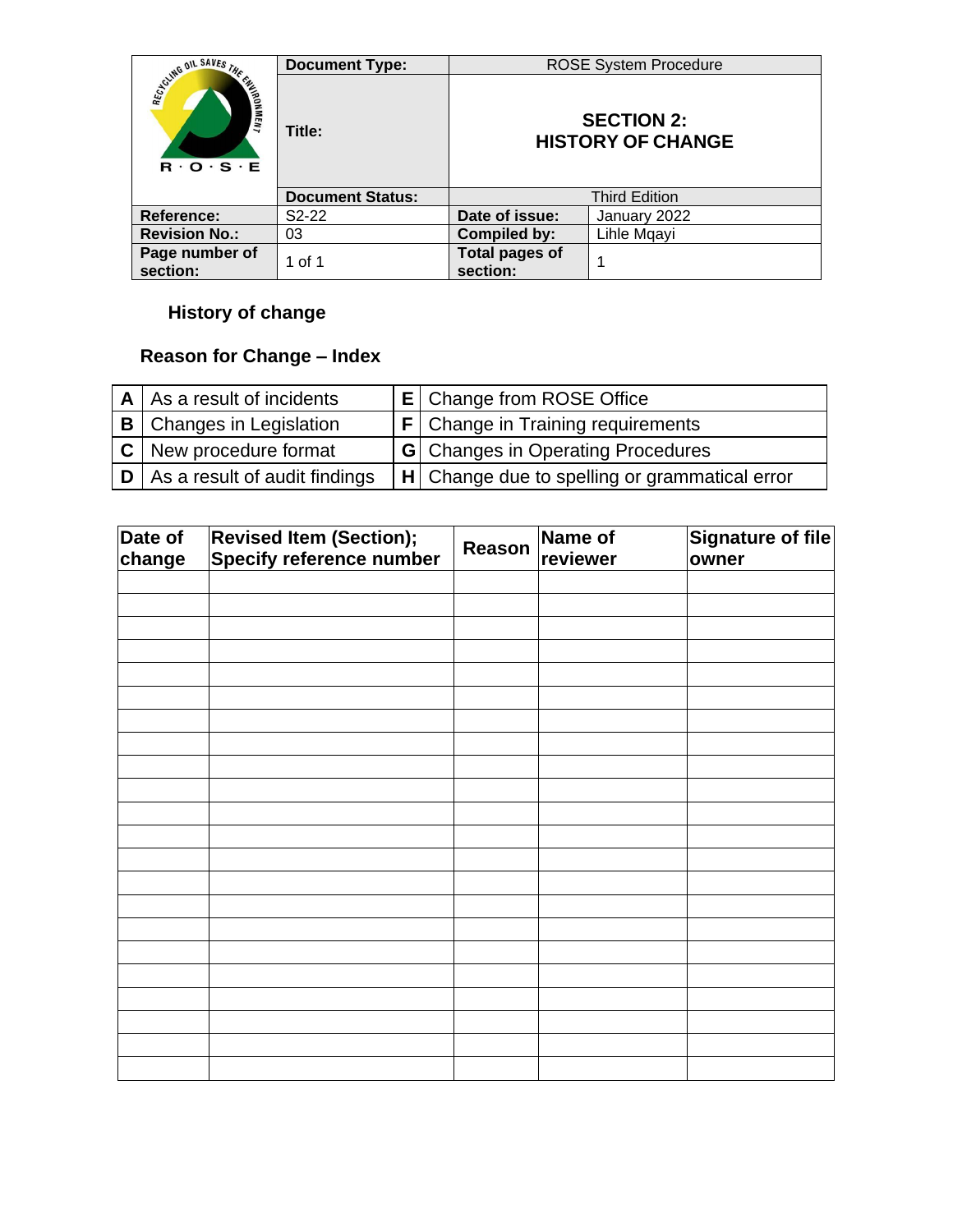|                                                                                                 | <b>Document Type:</b>   |                                   | <b>ROSE System Procedure</b>                |
|-------------------------------------------------------------------------------------------------|-------------------------|-----------------------------------|---------------------------------------------|
| Scyling OIL SAVES THE CHARGE<br>$\mathbf{R} \cdot \mathbf{O} \cdot \mathbf{S} \cdot \mathbf{E}$ | Title:                  |                                   | <b>SECTION 3:</b><br><b>LEGAL GUIDELINE</b> |
|                                                                                                 | <b>Document Status:</b> |                                   | <b>Third Edition</b>                        |
| <b>Reference:</b>                                                                               | $S3-22$                 | Date of issue:                    | January 2022                                |
| <b>Revision No.:</b>                                                                            | 03                      | <b>Compiled by:</b>               | Lihle Mgayi                                 |
| Page number of<br>section:                                                                      | 1 of 1                  | <b>Total pages of</b><br>section: |                                             |

The complete **legal guideline** is available at ROSE Office. You can contact the following numbers: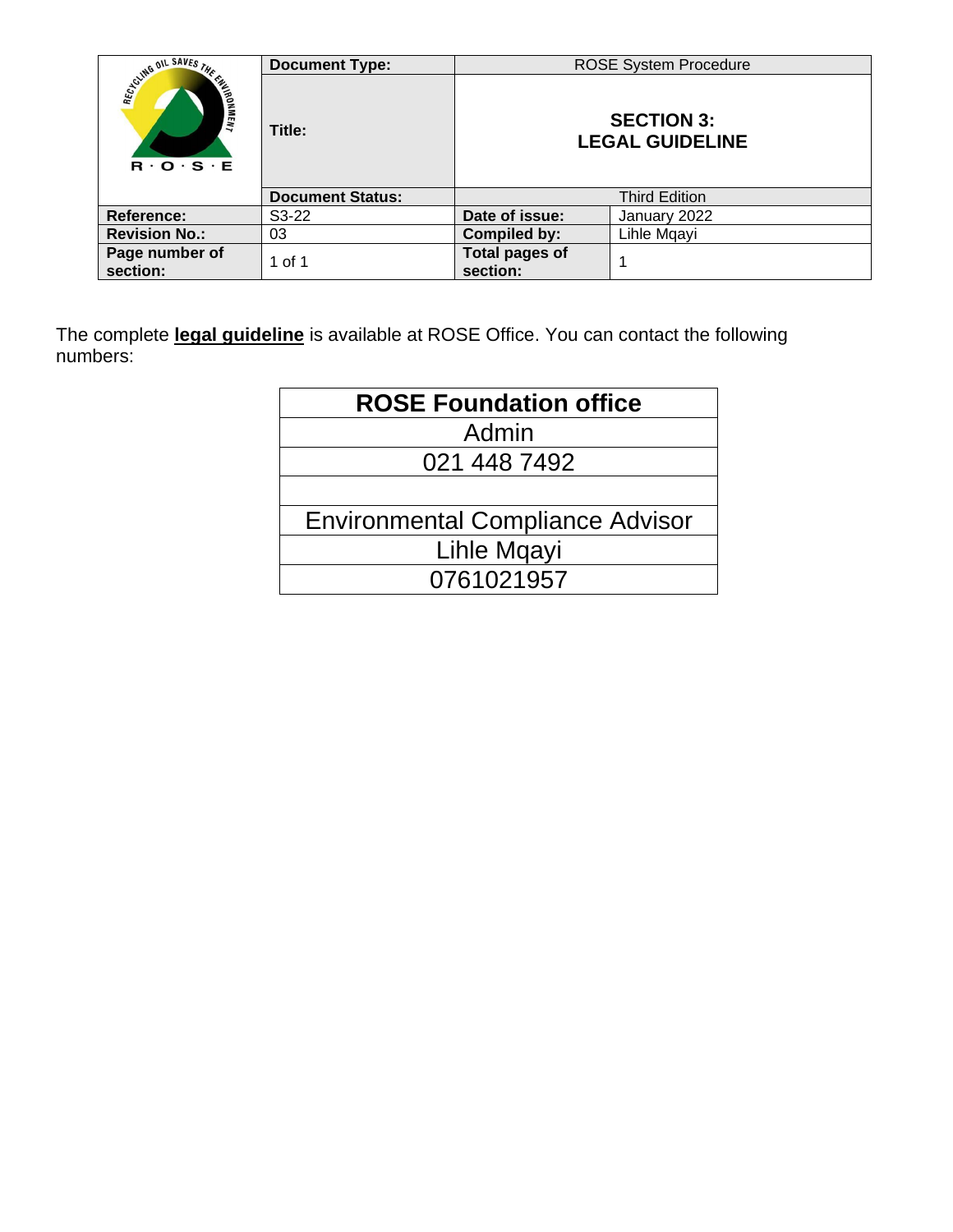|                                                                   | <b>Document Type:</b>   |  |                                   | <b>ROSE System Procedure</b>                                              |  |  |  |  |
|-------------------------------------------------------------------|-------------------------|--|-----------------------------------|---------------------------------------------------------------------------|--|--|--|--|
| <b>COUNTRY OIL SAVES THE CALLS</b><br>$R \cdot O \cdot S \cdot E$ | Title:                  |  |                                   | <b>SECTION 4:</b><br>THE VISION, MISSION AND<br><b>OBJECTIVES OF ROSE</b> |  |  |  |  |
|                                                                   | <b>Document Status:</b> |  |                                   | <b>Third Edition</b>                                                      |  |  |  |  |
| <b>Reference:</b>                                                 | S4-22                   |  | Date of issue:                    | January 2022                                                              |  |  |  |  |
| <b>Revision No.:</b>                                              | 03                      |  | <b>Compiled by:</b>               | Lihle Mqayi                                                               |  |  |  |  |
| Page number of<br>section:                                        | 1 of 1                  |  | <b>Total pages of</b><br>section: |                                                                           |  |  |  |  |

# **VISION**

Ensure that all available used lubricating oil and related waste is collected, recycled and managed in an environmentally responsible manner.

# **MISSION**

We promote and encourage environmentally responsible management of used lubricating oils and related waste in South Africa.

# STRATEGIC OBJECTIVES

- 1. Influence the collection of all collectable used lubricating oils and related waste.
- 2.Support Government in implementing enabling legislation to manage used oil and related waste in an environmentally responsible manner.
- 3. Continue to create awareness that used oil is a hazardous waste.
- 4. Members to influence the behaviour of their customers in the management of used oil.
- 5. Develop sustainable partnerships with groups that have similar objectives.
- 6. Raise awareness of ROSE's role and initiatives within member companies.
- 7.Expand the enviro-centre concept and the number of drop off sites nationally.
- 8. Roll out bulking points in outlying areas.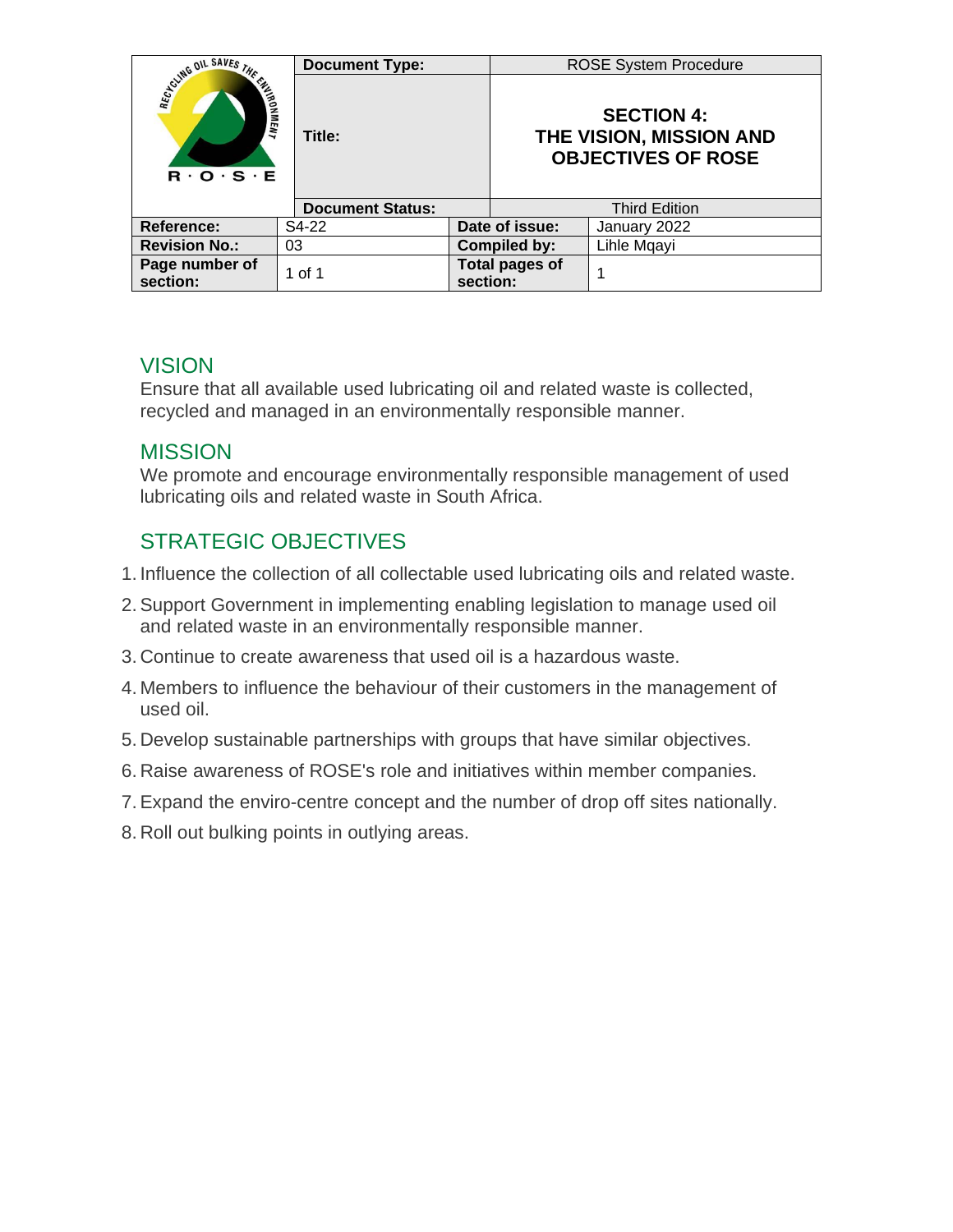|                                                         |              | <b>Document Type:</b> |                         |  |  |  |  | <b>ROSE Record Example</b> |                                                         |  |                      |  |                                |               |                             |  |             |    |    |    |    |    |    |    |    |    |    |                 |    |
|---------------------------------------------------------|--------------|-----------------------|-------------------------|--|--|--|--|----------------------------|---------------------------------------------------------|--|----------------------|--|--------------------------------|---------------|-----------------------------|--|-------------|----|----|----|----|----|----|----|----|----|----|-----------------|----|
| SCUMB OIL SAVES THE<br><b>ARONMENT</b>                  |              |                       | Title:                  |  |  |  |  |                            | <b>SECTION 6:</b><br><b>COLLECTOR VEHICLE CHECKLIST</b> |  |                      |  |                                |               |                             |  |             |    |    |    |    |    |    |    |    |    |    |                 |    |
| $R \cdot O \cdot S \cdot E$                             |              |                       | <b>Document Status:</b> |  |  |  |  |                            |                                                         |  | <b>Third Edition</b> |  |                                |               |                             |  |             |    |    |    |    |    |    |    |    |    |    |                 |    |
| <b>Reference:</b>                                       |              | S6-22                 |                         |  |  |  |  |                            |                                                         |  | Date of issue:       |  |                                |               |                             |  |             |    |    |    |    |    |    |    |    |    |    |                 |    |
| <b>Revision No.:</b>                                    | 03           |                       |                         |  |  |  |  |                            |                                                         |  | <b>Compiled by:</b>  |  |                                |               | January 2022<br>Lihle Mqayi |  |             |    |    |    |    |    |    |    |    |    |    |                 |    |
| Page number of section:                                 |              | 01 of 01              |                         |  |  |  |  |                            |                                                         |  |                      |  | <b>Total pages of section:</b> |               |                             |  |             |    |    |    |    |    |    |    |    |    |    |                 |    |
|                                                         |              |                       |                         |  |  |  |  |                            |                                                         |  |                      |  |                                |               |                             |  |             |    |    |    |    |    |    |    |    |    |    |                 |    |
| Assessed items                                          | $\mathbf{I}$ | $\overline{2}$        | $\mathbf{3}$            |  |  |  |  |                            | $4 \mid 5 \mid 6 \mid 7 \mid 8 \mid 9 \mid 10 \mid 11$  |  |                      |  |                                | $15 \quad 16$ | 17                          |  | $18$   $19$ | 20 | 21 | 22 | 23 | 24 | 25 | 26 | 27 | 28 | 29 | 30 <sup>°</sup> | 31 |
| Operations manual neat with all the procedures          |              |                       |                         |  |  |  |  |                            |                                                         |  |                      |  |                                |               |                             |  |             |    |    |    |    |    |    |    |    |    |    |                 |    |
| ROSE accreditation valid and filed                      |              |                       |                         |  |  |  |  |                            |                                                         |  |                      |  |                                |               |                             |  |             |    |    |    |    |    |    |    |    |    |    |                 |    |
| Driver's and assistant training certificates on file    |              |                       |                         |  |  |  |  |                            |                                                         |  |                      |  |                                |               |                             |  |             |    |    |    |    |    |    |    |    |    |    |                 |    |
| Tremcard (if applicable)                                |              |                       |                         |  |  |  |  |                            |                                                         |  |                      |  |                                |               |                             |  |             |    |    |    |    |    |    |    |    |    |    |                 |    |
| Waste Manifest correctly completed                      |              |                       |                         |  |  |  |  |                            |                                                         |  |                      |  |                                |               |                             |  |             |    |    |    |    |    |    |    |    |    |    |                 |    |
| Municipal waste transport permit displayed and filed    |              |                       |                         |  |  |  |  |                            |                                                         |  |                      |  |                                |               |                             |  |             |    |    |    |    |    |    |    |    |    |    |                 |    |
| Relevant drivers license with PDP or PrDP-D             |              |                       |                         |  |  |  |  |                            |                                                         |  |                      |  |                                |               |                             |  |             |    |    |    |    |    |    |    |    |    |    |                 |    |
| Vehicle and trailer license disc displayed              |              |                       |                         |  |  |  |  |                            |                                                         |  |                      |  |                                |               |                             |  |             |    |    |    |    |    |    |    |    |    |    |                 |    |
| Indicator lights working                                |              |                       |                         |  |  |  |  |                            |                                                         |  |                      |  |                                |               |                             |  |             |    |    |    |    |    |    |    |    |    |    |                 |    |
| Headlights working                                      |              |                       |                         |  |  |  |  |                            |                                                         |  |                      |  |                                |               |                             |  |             |    |    |    |    |    |    |    |    |    |    |                 |    |
| Brake lights working                                    |              |                       |                         |  |  |  |  |                            |                                                         |  |                      |  |                                |               |                             |  |             |    |    |    |    |    |    |    |    |    |    |                 |    |
| Wiper blades and Hooter working                         |              |                       |                         |  |  |  |  |                            |                                                         |  |                      |  |                                |               |                             |  |             |    |    |    |    |    |    |    |    |    |    |                 |    |
| Reverse lights or siren working                         |              |                       |                         |  |  |  |  |                            |                                                         |  |                      |  |                                |               |                             |  |             |    |    |    |    |    |    |    |    |    |    |                 |    |
| Windscreen and side mirrors (not cracked)               |              |                       |                         |  |  |  |  |                            |                                                         |  |                      |  |                                |               |                             |  |             |    |    |    |    |    |    |    |    |    |    |                 |    |
| Vehicle neat and clean (inside and outside)             |              |                       |                         |  |  |  |  |                            |                                                         |  |                      |  |                                |               |                             |  |             |    |    |    |    |    |    |    |    |    |    |                 |    |
| Wheels and spare wheel in good condition                |              |                       |                         |  |  |  |  |                            |                                                         |  |                      |  |                                |               |                             |  |             |    |    |    |    |    |    |    |    |    |    |                 |    |
| Engine oil leaks                                        |              |                       |                         |  |  |  |  |                            |                                                         |  |                      |  |                                |               |                             |  |             |    |    |    |    |    |    |    |    |    |    |                 |    |
| Vehicle registered with oil spill Insurance             |              |                       |                         |  |  |  |  |                            |                                                         |  |                      |  |                                |               |                             |  |             |    |    |    |    |    |    |    |    |    |    |                 |    |
| Drip tray neat and dent free                            |              |                       |                         |  |  |  |  |                            |                                                         |  |                      |  |                                |               |                             |  |             |    |    |    |    |    |    |    |    |    |    |                 |    |
| UN Approved Chemtainer(s)/ Drums neat and no leaks      |              |                       |                         |  |  |  |  |                            |                                                         |  |                      |  |                                |               |                             |  |             |    |    |    |    |    |    |    |    |    |    |                 |    |
| UN Chemtainer certificate and audit sheet filed         |              |                       |                         |  |  |  |  |                            |                                                         |  |                      |  |                                |               |                             |  |             |    |    |    |    |    |    |    |    |    |    |                 |    |
| Load properly secured and no overload                   |              |                       |                         |  |  |  |  |                            |                                                         |  |                      |  |                                |               |                             |  |             |    |    |    |    |    |    |    |    |    |    |                 |    |
| Hoses and Couplings in good condition                   |              |                       |                         |  |  |  |  |                            |                                                         |  |                      |  |                                |               |                             |  |             |    |    |    |    |    |    |    |    |    |    |                 |    |
| Pump in drip tray neat, tidy and secured                |              |                       |                         |  |  |  |  |                            |                                                         |  |                      |  |                                |               |                             |  |             |    |    |    |    |    |    |    |    |    |    |                 |    |
| Spill kit on vehicle (items complete)                   |              |                       |                         |  |  |  |  |                            |                                                         |  |                      |  |                                |               |                             |  |             |    |    |    |    |    |    |    |    |    |    |                 |    |
| First Aid kit on vehicle (items complete)               |              |                       |                         |  |  |  |  |                            |                                                         |  |                      |  |                                |               |                             |  |             |    |    |    |    |    |    |    |    |    |    |                 |    |
| Fire extinguisher serviced and secured in the vehicle   |              |                       |                         |  |  |  |  |                            |                                                         |  |                      |  |                                |               |                             |  |             |    |    |    |    |    |    |    |    |    |    |                 |    |
| Correct PPE used during loading and offloading          |              |                       |                         |  |  |  |  |                            |                                                         |  |                      |  |                                |               |                             |  |             |    |    |    |    |    |    |    |    |    |    |                 |    |
| Approved signs displayed correctly on tanks and vehicle |              |                       |                         |  |  |  |  |                            |                                                         |  |                      |  |                                |               |                             |  |             |    |    |    |    |    |    |    |    |    |    |                 |    |
| Oily rag container secured in the vehicle               |              |                       |                         |  |  |  |  |                            |                                                         |  |                      |  |                                |               |                             |  |             |    |    |    |    |    |    |    |    |    |    |                 |    |
| Warning triangle placed in the vehicle                  |              |                       |                         |  |  |  |  |                            |                                                         |  |                      |  |                                |               |                             |  |             |    |    |    |    |    |    |    |    |    |    |                 |    |
| Well-informed about environmental incidents eg Spillage |              |                       |                         |  |  |  |  |                            |                                                         |  |                      |  |                                |               |                             |  |             |    |    |    |    |    |    |    |    |    |    |                 |    |
| Previous audit findings attended to                     |              |                       |                         |  |  |  |  |                            |                                                         |  |                      |  |                                |               |                             |  |             |    |    |    |    |    |    |    |    |    |    |                 |    |

Tick – Indicates working order according to standard; Cross – Indicates working order NOT to standard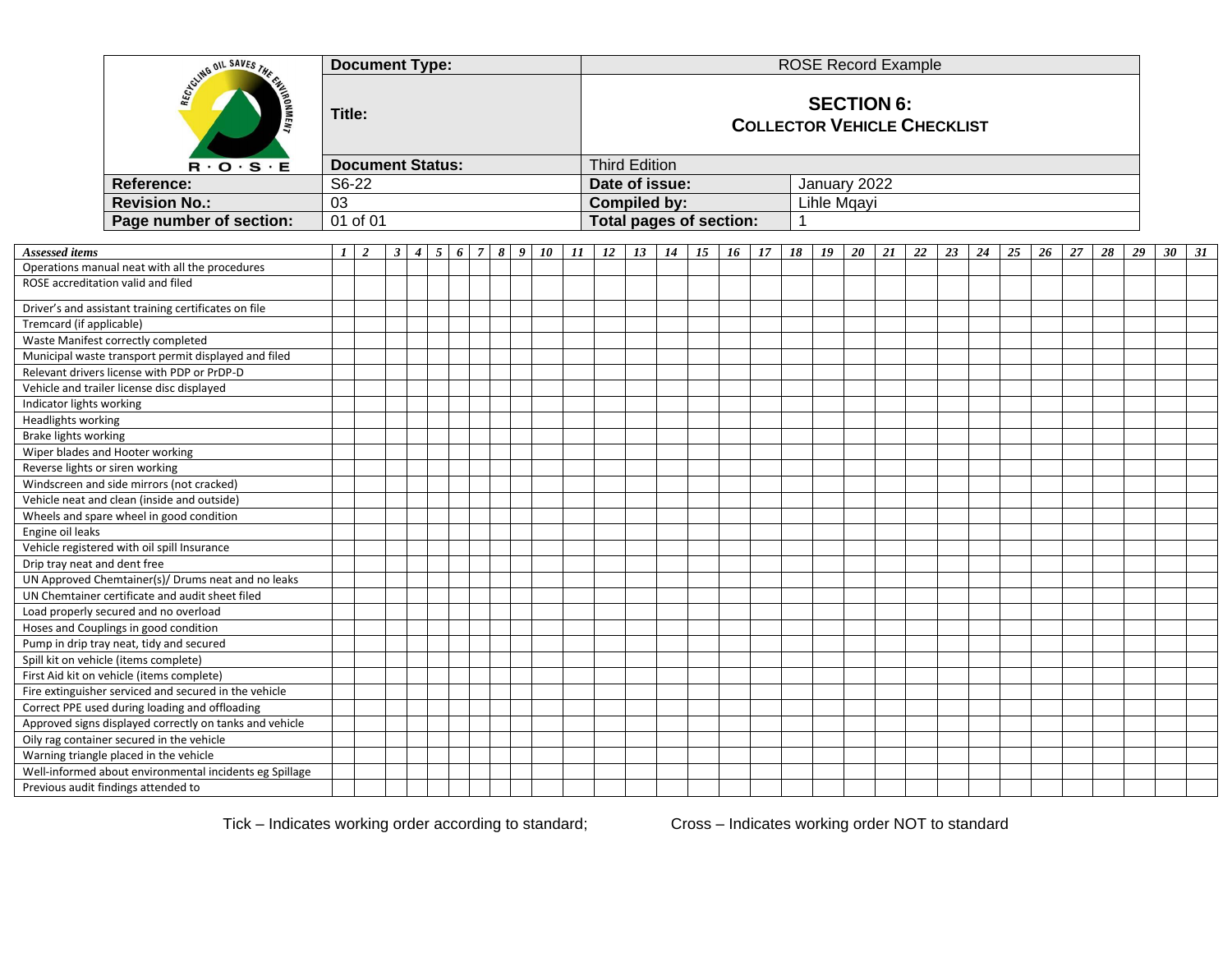|                                                                                                                   | <b>Document Type:</b>   |                                      | <b>Operating Procedure</b> |  |  |  |  |
|-------------------------------------------------------------------------------------------------------------------|-------------------------|--------------------------------------|----------------------------|--|--|--|--|
| <b>SCHWE DIL SAVES THE CHARGE TO BE SERVED</b><br>$\mathbf{R} \cdot \mathbf{O} \cdot \mathbf{S} \cdot \mathbf{E}$ | Title:                  | <b>SECTION 7:</b><br><b>TRAINING</b> |                            |  |  |  |  |
|                                                                                                                   | <b>Document Status:</b> |                                      | <b>Third Edition</b>       |  |  |  |  |
| Reference:                                                                                                        | $S7 - 22$               | Date of issue:                       | January 2022               |  |  |  |  |
| <b>Revision No.:</b>                                                                                              | 03                      | <b>Compiled by:</b>                  | Lihle Mqayi                |  |  |  |  |
| Page number of<br>section:                                                                                        | 1 of 1                  | <b>Total pages of</b><br>section:    |                            |  |  |  |  |

## **DRIVER'S AND ASSISTANT TRAINING REQUIRED**

How to Use a Fire Extinguisher

First Aid

Dangerous Goods

Oil Spill Response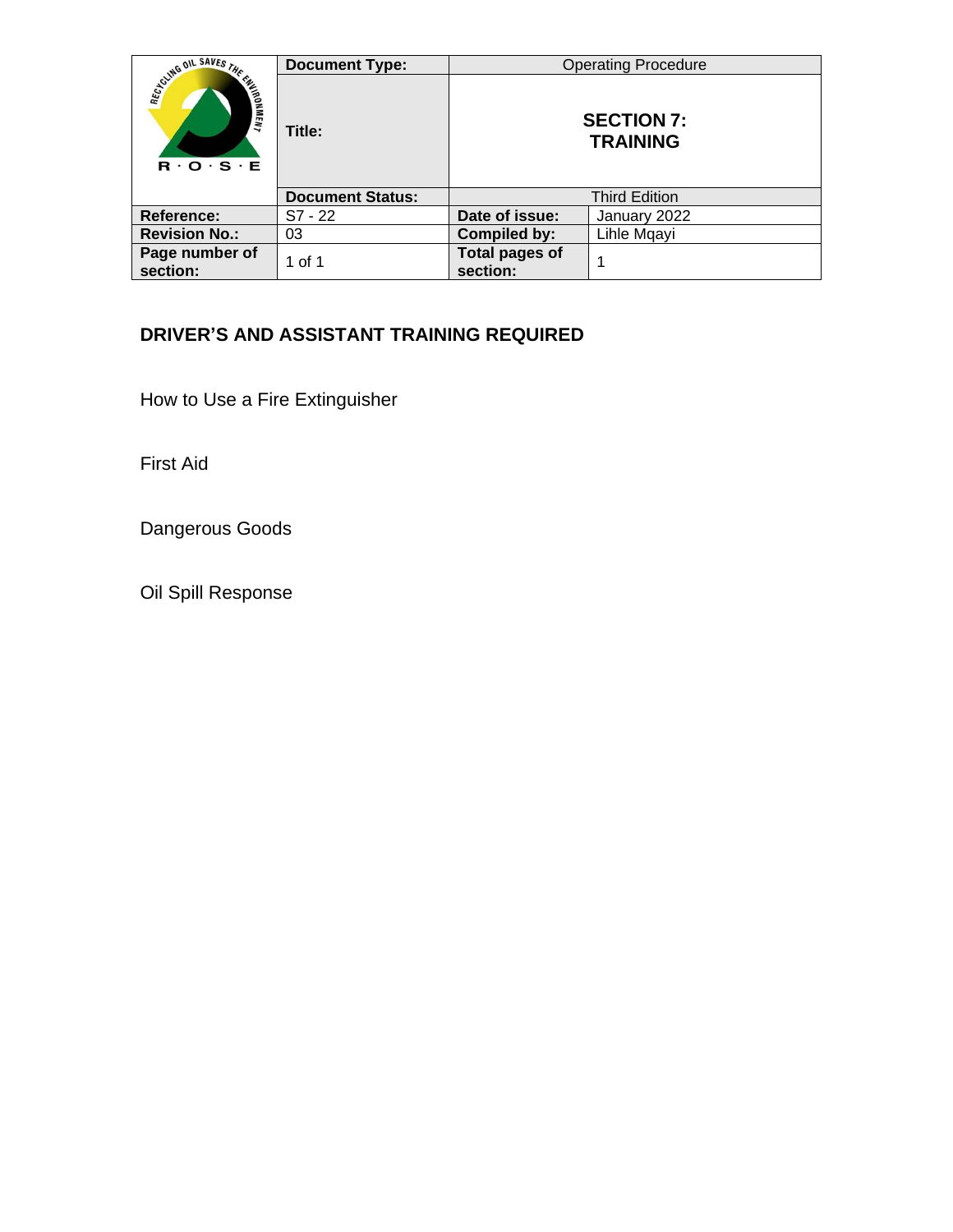|                                                                      | <b>Document Type:</b>   |                                   | <b>Operating Procedure</b>                      |
|----------------------------------------------------------------------|-------------------------|-----------------------------------|-------------------------------------------------|
| SCUMB OIL SAVES THE<br><b>ENLIERS</b><br>$R \cdot O \cdot S \cdot E$ | Title:                  |                                   | <b>SECTION 8:</b><br><b>TRANSPORT PROCEDURE</b> |
|                                                                      | <b>Document Status:</b> |                                   | <b>Third Edition</b>                            |
| Reference:                                                           | S8-22                   | Date of issue:                    | January 2022                                    |
| <b>Revision No.:</b>                                                 | 03                      | <b>Compiled by:</b>               | Lihle Mqayi                                     |
| Page number of<br>section:                                           | 1 of 1                  | <b>Total pages of</b><br>section: |                                                 |

## **Transport:**

During transportation, containers will be under stress from braking and acceleration. Loads therefore must be correctly distributed in the vehicle and secured to minimize possible damage.

- 1. Driver and assistant driver must be fully trained
- 2. Vehicle must be roadworthy and registered to transport used oil
- 3. Distribute the weight evenly
- 4. Load light goods on top of heavy goods
- 5. Secure the entire load properly to prevent items falling over
- 6. Cover every container with a lid
- 7. Label every container "used oil"
- 8. Ensure a drip tray(s) that would effectively hold the occasional drips / leaking of valves while driving to the next destination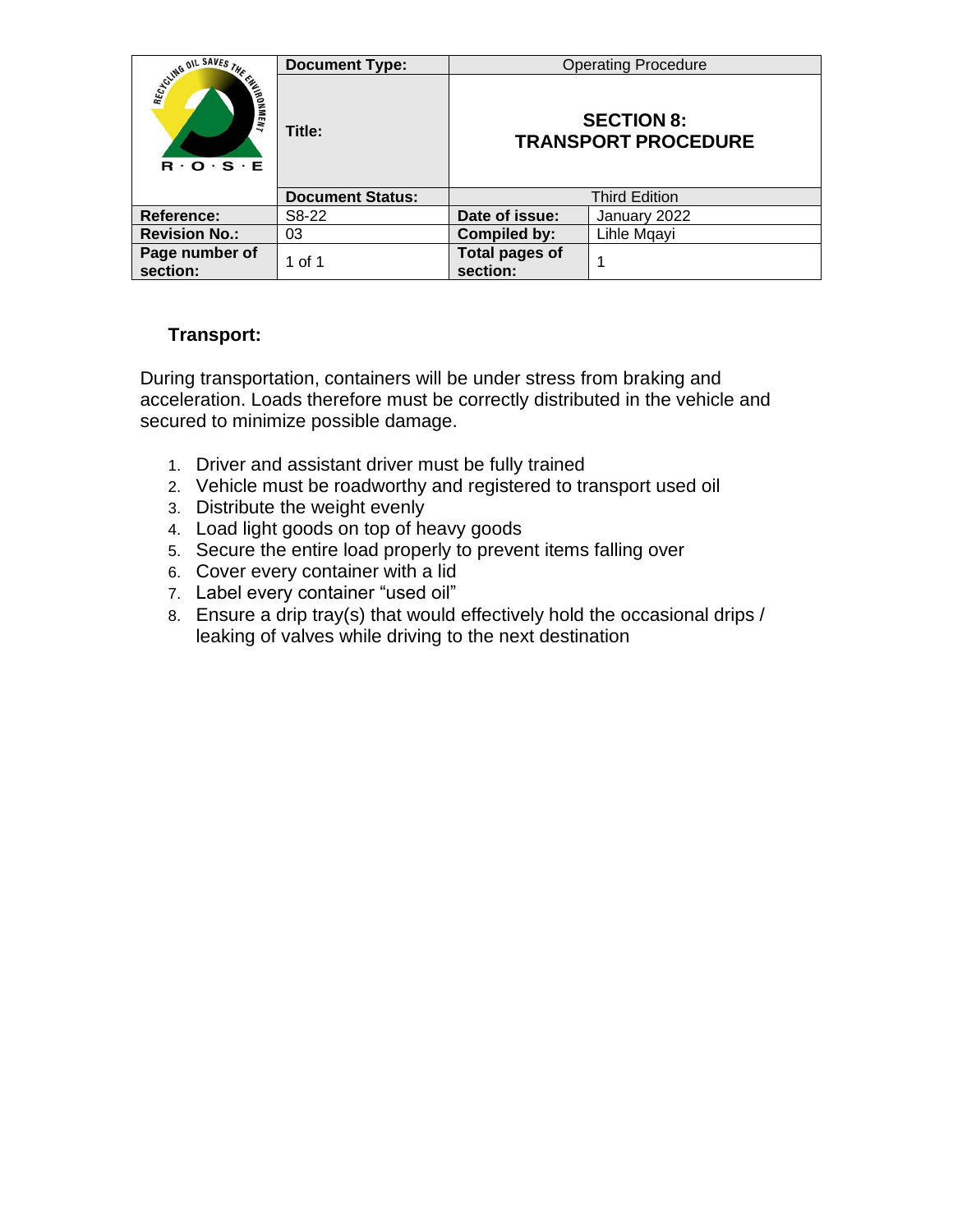|                                                                                                       | <b>Document Type:</b>   |                                   | <b>Operating Procedure</b>                    |  |  |
|-------------------------------------------------------------------------------------------------------|-------------------------|-----------------------------------|-----------------------------------------------|--|--|
| <b>COUNTRY OIL SAVES THE CALLS</b><br>$\mathbf{R} \cdot \mathbf{O} \cdot \mathbf{S} \cdot \mathbf{E}$ | Title:                  |                                   | <b>SECTION 9:</b><br><b>STORAGE PROCEDURE</b> |  |  |
|                                                                                                       | <b>Document Status:</b> |                                   | <b>Third Edition</b>                          |  |  |
| <b>Reference:</b>                                                                                     | S9-22                   | Date of issue:                    | January 2022                                  |  |  |
| <b>Revision No.:</b>                                                                                  | 03                      | <b>Compiled by:</b>               | Lihle Mgayi                                   |  |  |
| Page number of<br>section:                                                                            | 1 of 1                  | <b>Total pages of</b><br>section: |                                               |  |  |

For temporal storage the following guidelines must be followed:

- 1. No used oil must be stored in residential premises
- 2. Label all containers with Used Oil.
- 3. Ensure containers and tanks are in a good condition.
- 4. Inspect to see whether there is any rust, leaks, or "bad spots". If there is a problem fix it immediately.
- 5. Bund all storage areas. Each storage area must have a sump and a drainage valve that is locked. All used oil storage containers will be held within bund walls capable of containing 110% of the volume of the container. Where a bund wall encloses a group of containers, the bund wall must be able to contain 110% of the volume of the largest container in the group. Containers must stand on concrete, or otherwise sealed, base in order to prevent the leakage of contaminants into the soil.
- 6. Place drip trays under taps or valves
- 7. Used oil may **NOT** be mixed with any hazardous substance, this includes, but is not limited to antifreeze, acid, brake fluid, fuel, solvents and paint
- 8. Inspect all equipment regularly to ensure it is in good condition and not leaking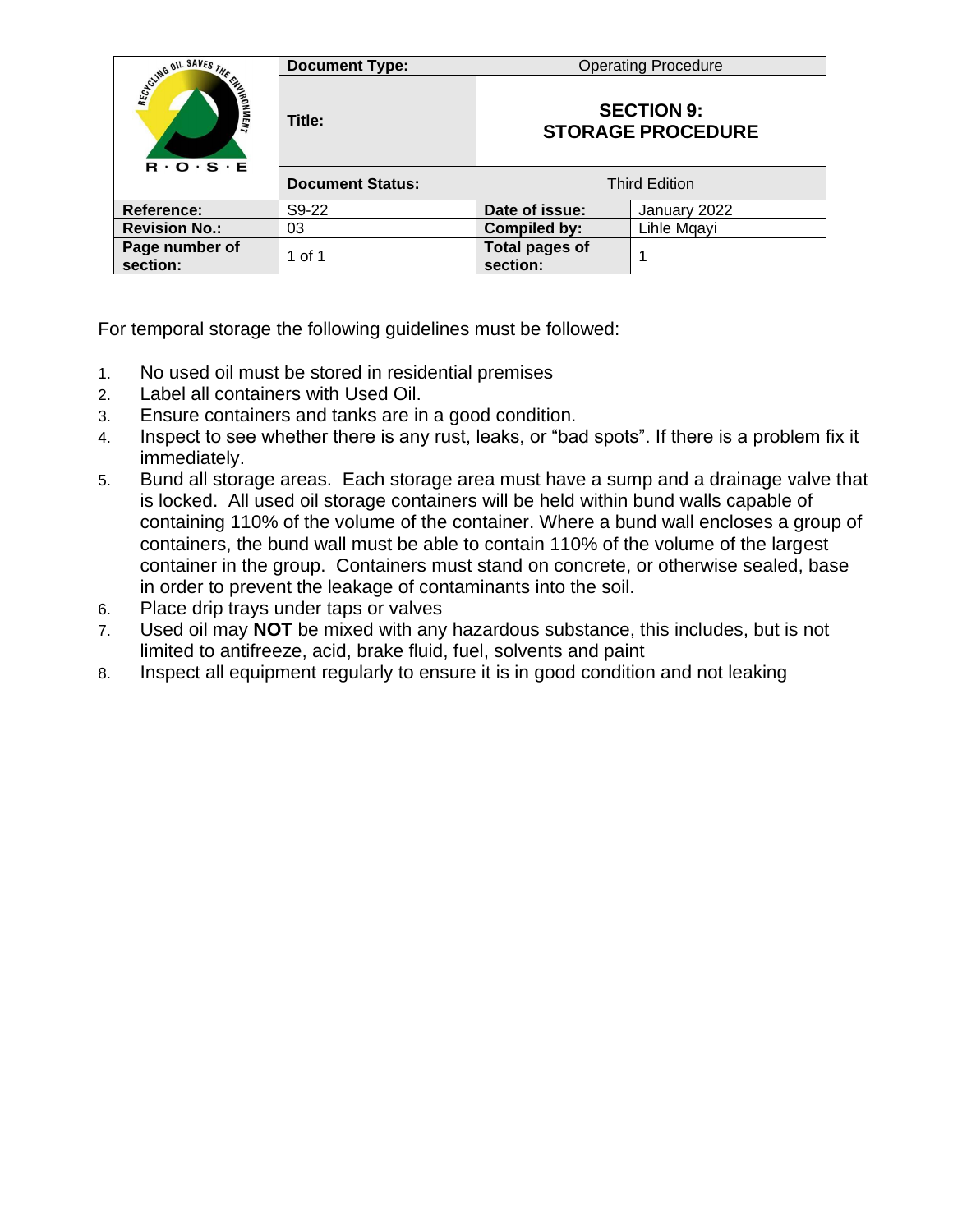|                                                                      | <b>Document Type:</b>   |                                   | <b>ROSE System Procedure</b>                             |
|----------------------------------------------------------------------|-------------------------|-----------------------------------|----------------------------------------------------------|
| SCIMB OIL SAVES THE<br><b>ENLIERS</b><br>$R \cdot O \cdot S \cdot E$ | Title:                  |                                   | <b>SECTION 10:</b><br><b>RECORD KEEPING REQUIREMENTS</b> |
|                                                                      | <b>Document Status:</b> |                                   | <b>Third Edition</b>                                     |
| <b>Reference:</b>                                                    | $S10 - 22$              | Date of issue:                    | January 2022                                             |
| <b>Revision No.:</b>                                                 | 03                      | <b>Compiled by:</b>               | Lihle Mqayi                                              |
| Page number of<br>section:                                           | 1 of 1                  | <b>Total pages of</b><br>section: |                                                          |

The following records need to be generated (is the correct word) by the Collector (FOR AUDITING PURPOSES):

- 1. Waste Manifest documentation
- 2. Environmental incidents **Non-Conformance report (NCR)**:
	- a. (See Page 2 of section 16)
		- b. Records of incidents must be on file
- 3. Oil collector checklist
	- a. (See Page 1 of section 6)
	- b. In order to receive the environmental incentive every collector needs to file these checklists.
- 4. Record of Interested and Affected Party (I and AP) complaints
	- a. It is a legal requirement to keep records of all Interested and Affected Party complaints for at least 3 years

The following information needs to be in the possession of the ROSE Accredited Collector:

- 1. Valid ROSE Accreditation Certificate (Photocopy will do)
- 2. Waste Manifest
- 3. Valid appropriate driver's licence
- 4. Professional drivers license for vehicle over 3,5t gross mass (PrDP-G, D)
- 5. Valid Safety Data Sheet (SDS)
- 6. Valid vehicle licence
- 7. Valid dangerous goods operator card
- 8. Municipal Waste transport permit
- 9. Environmental incident records (if any)
- 10.Operations Manual containing Standard procedures for spillage, fire, accident, injury and the reporting of incidents and emergencies Vehicle placarding
- 11.Training Certificates (Fire Training, Oil Spill Response Training, First Aid Training, Dangerous Goods Training)
- 12.Certificates of safe disposal from the waste licenced processor
- 13.All relevant / necessary permits

**THE COLLECTOR MUST ENSURE THAT THE VOLUME OF OIL ON THE SAFE DISPOSAL CERTIFICATE (RECEIVED FROM THE PROCESSOR) IS TRUE REFLECTION OF THE VOLUME OF "DRY OIL" HE / SHE DELIVERED.**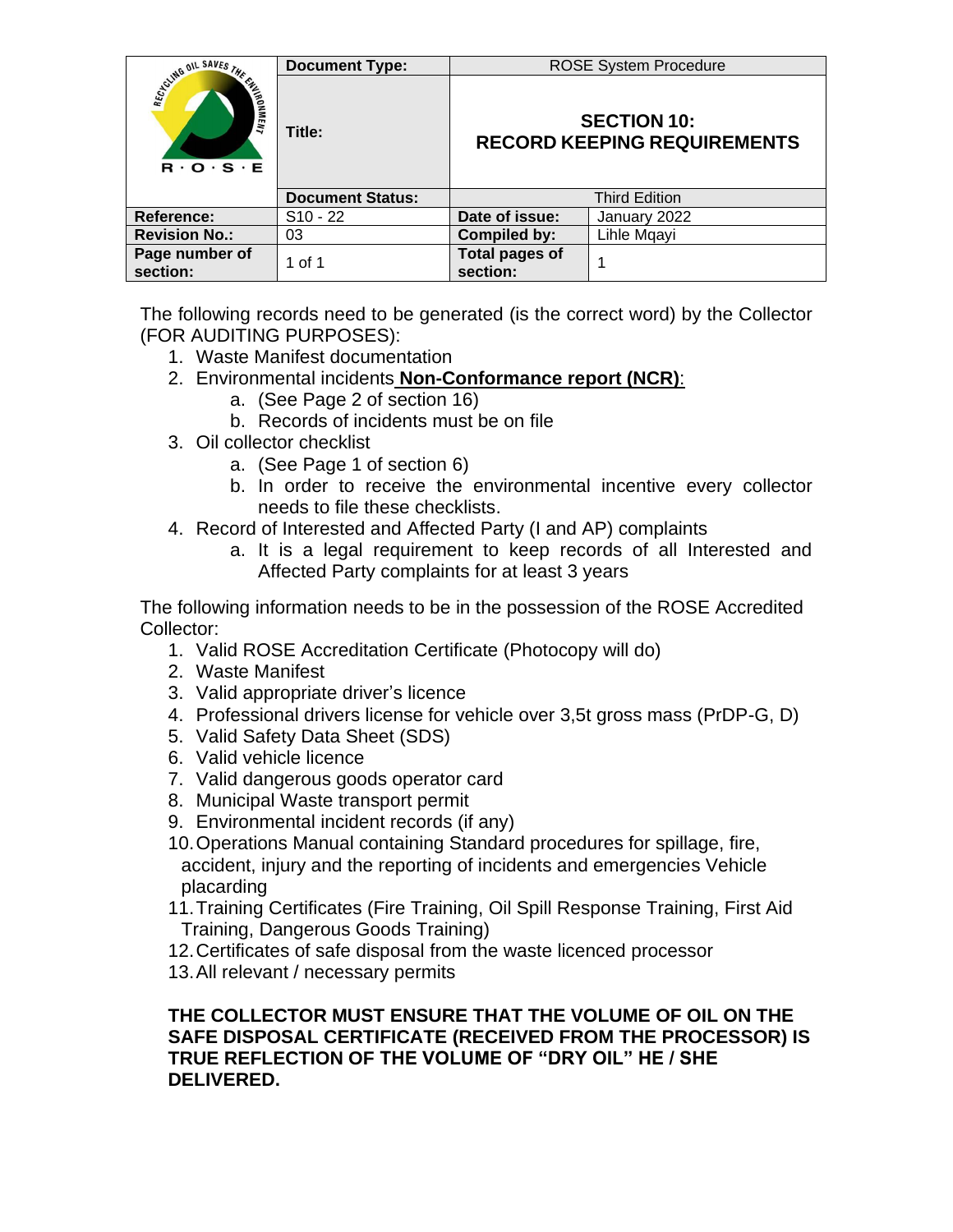|                                                                    | <b>Document Type:</b>   |                                                         | <b>ROSE System Procedure</b> |  |
|--------------------------------------------------------------------|-------------------------|---------------------------------------------------------|------------------------------|--|
| <b>SCOTTING OIL SAVES THE CALLS</b><br>$R \cdot O \cdot S \cdot E$ | Title:                  | <b>SECTION 11:</b><br><b>DANGEROUS GOODS GUIDELINES</b> |                              |  |
|                                                                    | <b>Document Status:</b> | <b>Third Edition</b>                                    |                              |  |
| Reference:                                                         | $S11 - 22$              | Date of issue:                                          | January 2022                 |  |
| <b>Revision No.:</b>                                               | 03                      | <b>Compiled by:</b>                                     | Lihle Mqayi                  |  |
| Page number of<br>section:                                         | 1 of 2                  | <b>Total pages of</b><br>section:                       | 2                            |  |

According to Annexure C of SANS10231-2010, the liquid hazardous waste (used oil) of 1000lts or less is exempted. Therefore, the vehicles (less than 3 500 kg GVM) that are carrying less than 1000lts of used oil are exempted from using dangerous goods placarding but mandatory to have Low Hazard placarding.

## **What documents do you need as the driver?**

- Valid and relevant Training Certificates
- Valid and relevant driver's licence with PrDP-D (where applicable)
- Relevant Tremcard card(s) based on the load
- Waste Manifest/ Dangerous Goods Declaration/ Invoice document

## **What must be on the vehicle transporting Dangerous Goods?**

Valid Dangerous Goods Operator Card displayed on windscreen

- Vehicle licence disc displayed on windscreen
- Correct placarding reflecting the load
- Designated Space in accessible place
- Orange Diamond

## **What are the responsibilities of the driver transporting Dangerous Goods?**

*Before driving to a loading site, the driver must ensure:*

- Vehicle inspection checklist is done to ensure vehicle defects are noted and repaired
- Vehicle is in roadworthy condition as per the opinion of the driver
- Vehicle is free of any product likely to contaminate the load or create a safety hazard
- Necessary safety equipment is in accordance with the transport emergency card(s) on board including Spill Kit, First Aid Kit and 1 litre bottle of water
- The goods to be loaded are correctly classified, packaged and labelled

## *At the loading or offloading site, before loading or offloading commences, the driver must ensure:*

- The area appears to be suitable for loading or offloading
- The vehicle is parked correctly as directed for loading or offloading
- Permission has been given for loading or offloading to commence
- The exempt quantity and compatibility requirements are adhered to
- The load is correct, undamaged, and properly secured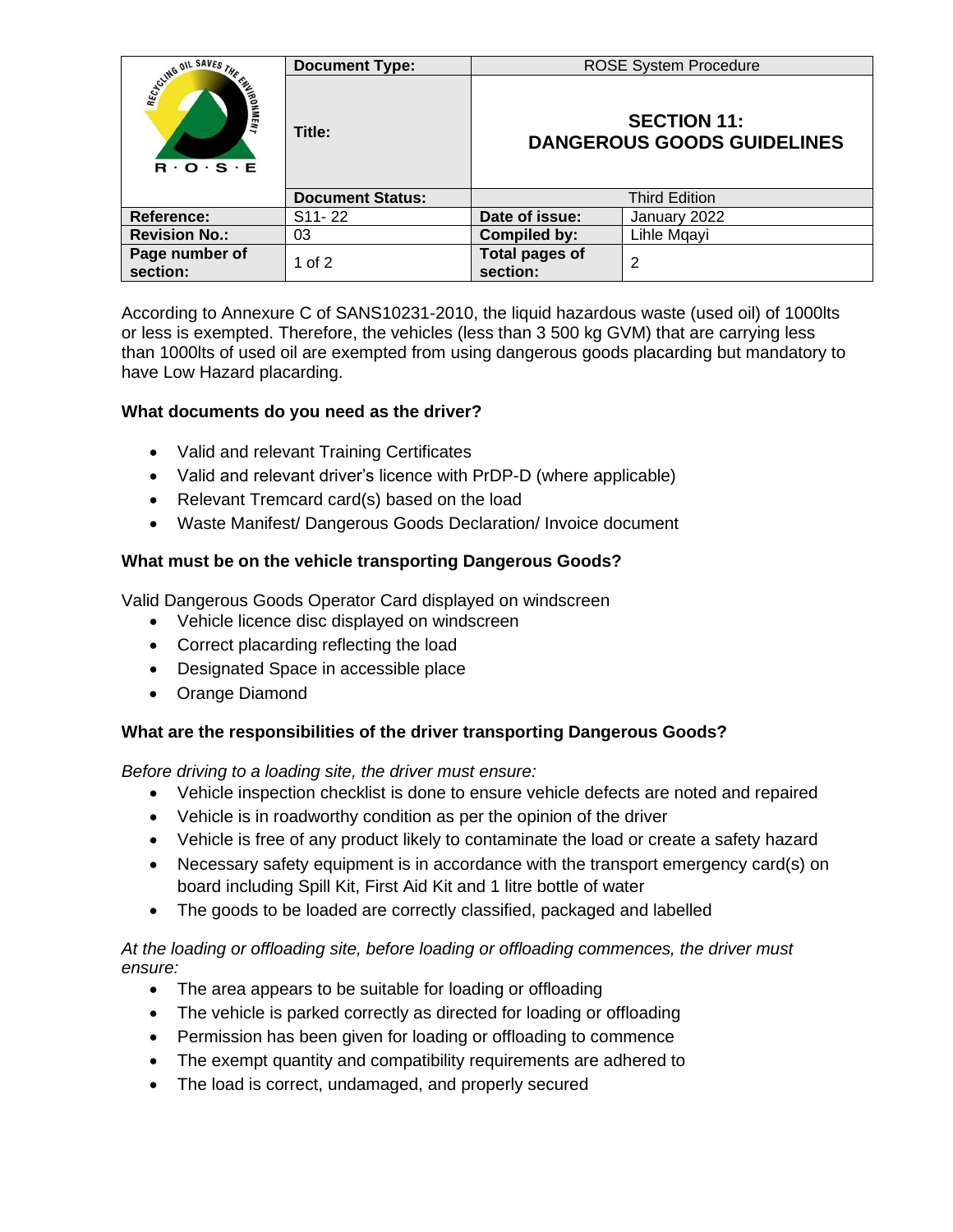|                                                          | <b>Document Type:</b>   | <b>ROSE System Procedure</b>                            |              |
|----------------------------------------------------------|-------------------------|---------------------------------------------------------|--------------|
| SCOTING OIL SAVES THE ENT<br>$R \cdot Q \cdot S \cdot E$ | Title:                  | <b>SECTION 11:</b><br><b>DANGEROUS GOODS GUIDELINES</b> |              |
|                                                          | <b>Document Status:</b> | <b>Third Edition</b>                                    |              |
| Reference:                                               | S <sub>11</sub> -22     | Date of issue:                                          | January 2022 |
| <b>Revision No.:</b>                                     | 03                      | <b>Compiled by:</b>                                     | Lihle Mqayi  |
| Page number of<br>section:                               | 1 of 2                  | <b>Total pages of</b><br>section:                       | 2            |

*After loading or offloading, the driver must ensure:*

- The correct Tremcard card(s) and Dangerous Goods Declaration(s) are stored in the Designated Space
- Only relevant emergency documents for the current load, licences and permits are stored in a Designated Space and all non- related documentation is removed
- The documents reflect the change in load
- Ensure no residues remains on the vehicle and that the vehicle is free of contamination
- If after offloading the vehicle cannot be cleaned, the placards must remain until cleaning of the vehicle is possible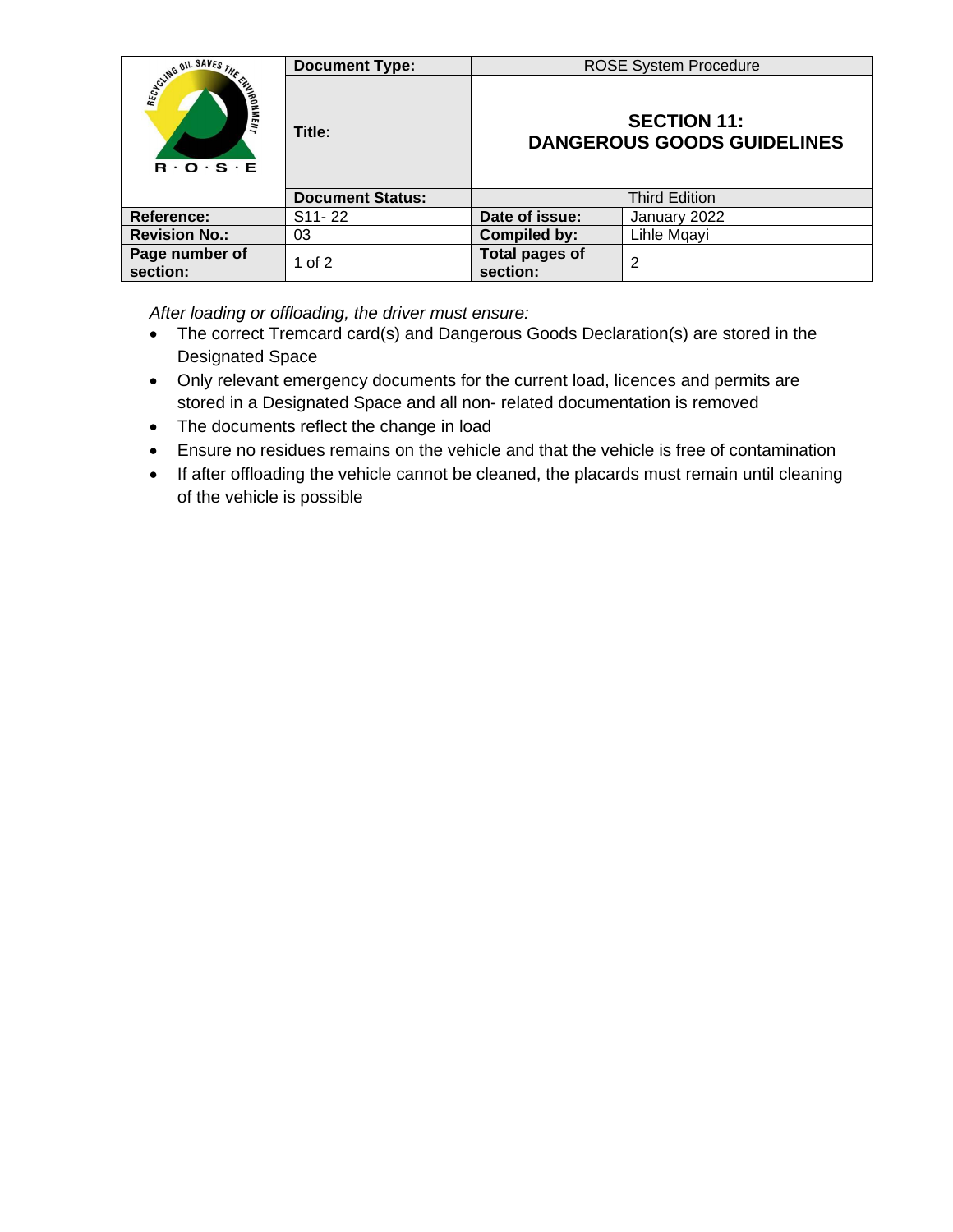|                                                                      | <b>Document Type:</b>   |                                                | <b>ROSE System Procedure</b> |
|----------------------------------------------------------------------|-------------------------|------------------------------------------------|------------------------------|
| SCHWW UIL SAVES THE<br><b>ENLINER</b><br>$R \cdot O \cdot S \cdot E$ | Title:                  | <b>SECTION 12:</b><br><b>SAFETY DATA SHEET</b> |                              |
|                                                                      | <b>Document Status:</b> |                                                | <b>Third Edition</b>         |
| Reference:                                                           | S <sub>12</sub> -22     | Date of issue:                                 | September 2021               |
| <b>Revision No.:</b>                                                 | 04                      | <b>Compiled by:</b>                            | WSP Environmental (Pty) Ltd  |
| Page number of<br>section:                                           | 1 of $3$                | <b>Total pages of</b><br>section:              | 3                            |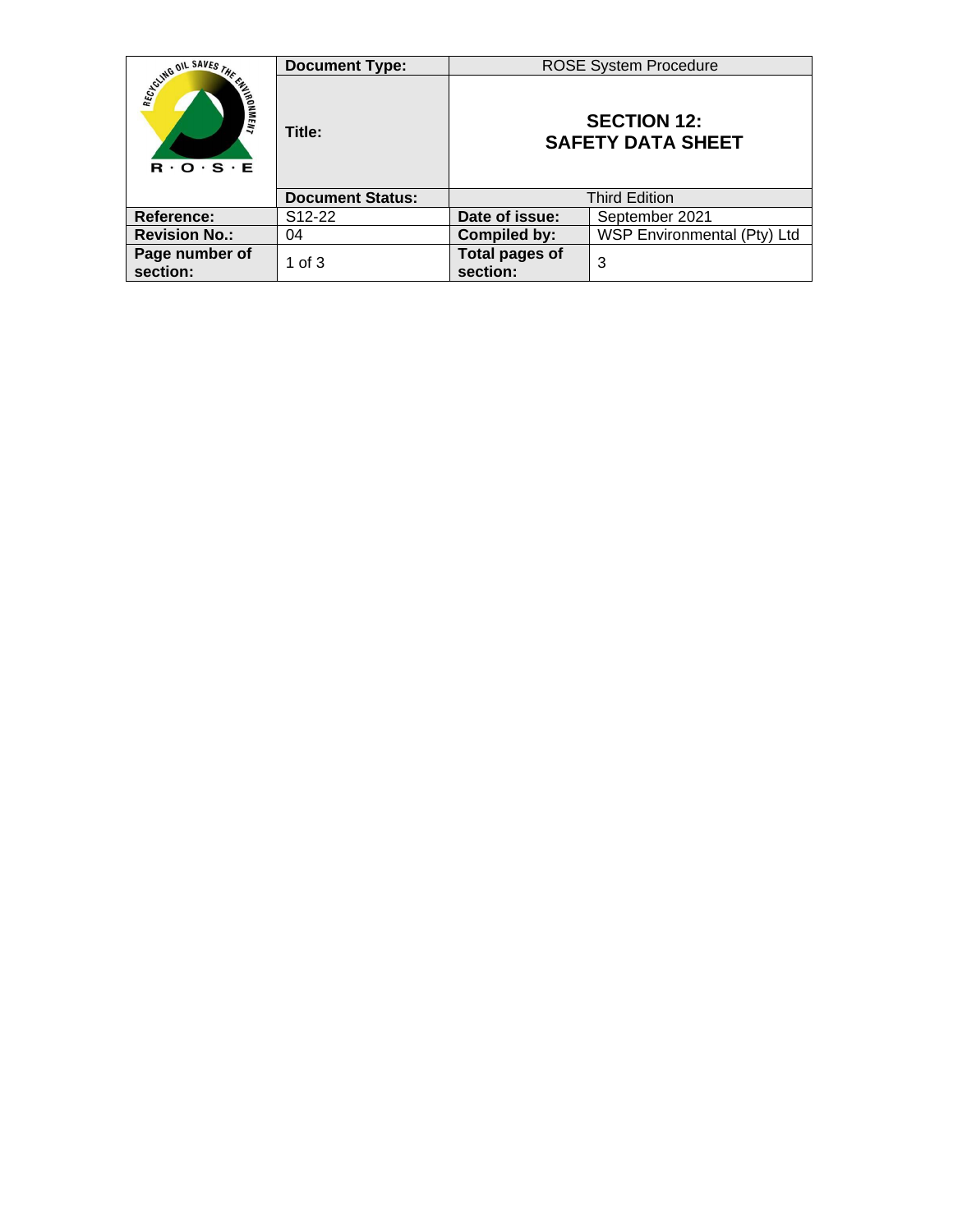|                                                                        | <b>Document Type:</b>   |                                         | <b>ROSE Operating Procedure</b> |
|------------------------------------------------------------------------|-------------------------|-----------------------------------------|---------------------------------|
| SCLING OIL SAVES THE<br><b>CHARGER!</b><br>$R \cdot O \cdot S \cdot E$ | Title:                  | <b>SECTION 13:</b><br><b>PLACARDING</b> |                                 |
|                                                                        | <b>Document Status:</b> | <b>Third Edition</b>                    |                                 |
| <b>Reference:</b>                                                      | $S13 - 22$              | Date of issue:                          | January 2022                    |
| <b>Revision No.:</b>                                                   | 04                      | <b>Compiled by:</b>                     | Lihle Mqayi                     |
| Page number of<br>section:                                             | 1 of 1                  | <b>Total pages of</b><br>section:       | 1                               |



Above placarding is applicable to vehicles less than 3 500kg GVM and carrying a load that is less than 1000 litres of used oil.



Above placarding is applicable to vehicles greater than 3 500 kg GVM and those exceeding the exempt quantity of 1000 litres. The signage must be fitted on three sides of the vehicle. The orange diamond must be fitted on right front of the vehicle carrying dangerous goods.



Non-smoking, cell phone and open flame sign must be on three sides of the vehicle carrying any flammable hazardous waste.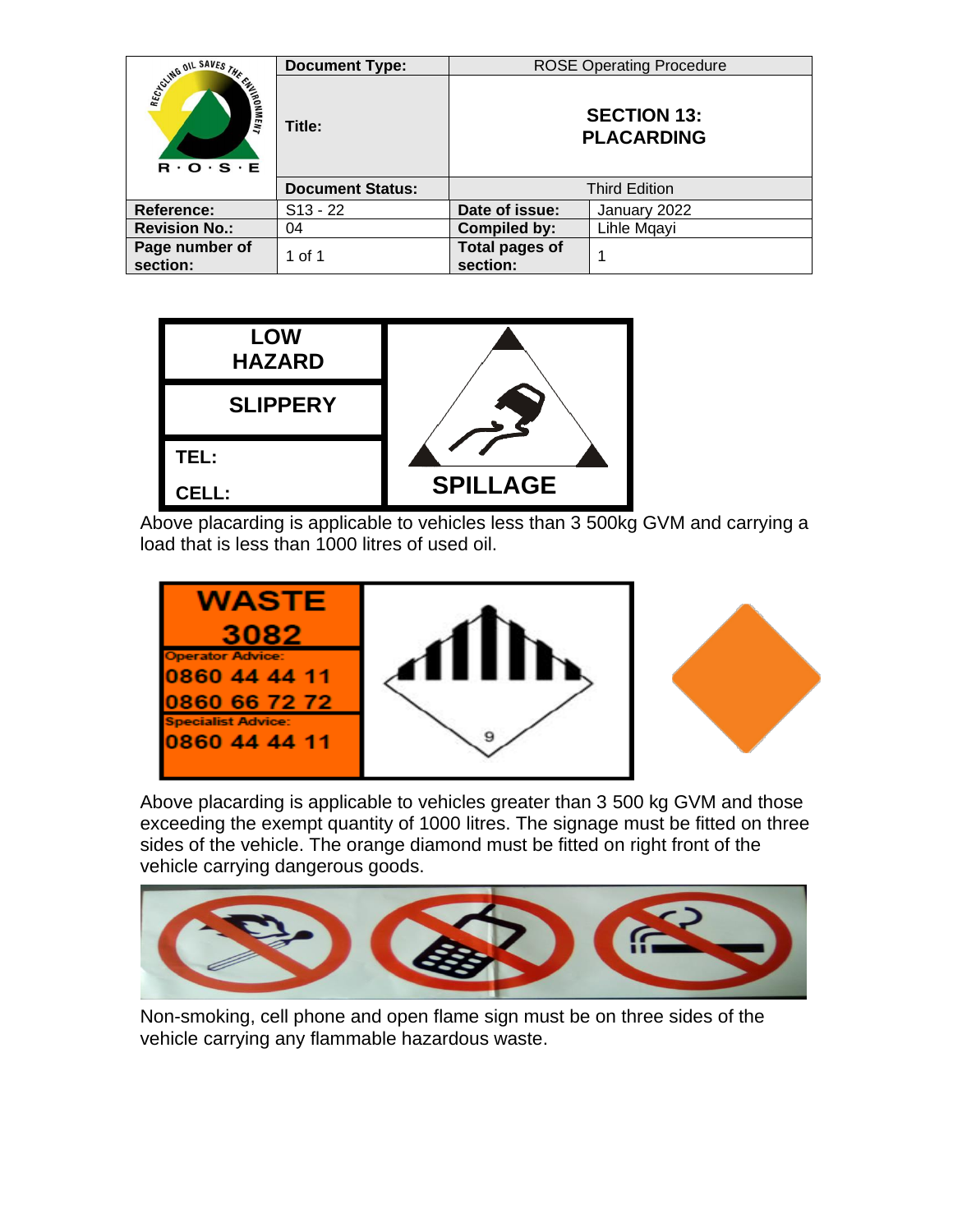|                                                                                              | <b>Document Type:</b>   |                                                 | <b>ROSE Operating Procedure</b> |
|----------------------------------------------------------------------------------------------|-------------------------|-------------------------------------------------|---------------------------------|
| Science OIL SAVES THE END<br>$\mathbf{R} \cdot \mathbf{O} \cdot \mathbf{S} \cdot \mathbf{E}$ | Title:                  | <b>SECTION 14:</b><br><b>HEALTH INFORMATION</b> |                                 |
|                                                                                              | <b>Document Status:</b> | <b>Third Edition</b>                            |                                 |
| Reference:                                                                                   | S <sub>14</sub> -22     | Date of issue:                                  | January 2022                    |
| <b>Revision No.:</b>                                                                         | 03                      | <b>Compiled by:</b>                             | Lihle Mqayi                     |
| Page number of<br>section:                                                                   | 1 of 1                  | <b>Total pages of</b><br>section:               |                                 |

- 1. Utilise barrier cream on hands to ensure the skin is protected.
- 2. Wash hands thoroughly after use, and always wash hands before eating, drinking and smoking
- 3. Avoid prolonged contact with used motor oil. Brief intermittent skin contact with used motor oil is not expected to have serious effects in humans if the oil is thoroughly removed by washing with soap and water.
- 4. Remove contaminated clothing as soon as possible, wash with soap and water
- 5. Harmful if swallowed
- 6. Harmful if absorbed through skin; probable carcinogen
- 7. Personal Protective Equipment (PPE) should include:
	- a. Overalls that fit the driver and crew
	- b. Gloves
	- c. Safety shoes with a hard tip

|             | <b>Symptom &amp; Effect</b>                                                                                                                                                                                              | <b>First Aid</b>                                                                                                                                                                                                                                                                                                          |
|-------------|--------------------------------------------------------------------------------------------------------------------------------------------------------------------------------------------------------------------------|---------------------------------------------------------------------------------------------------------------------------------------------------------------------------------------------------------------------------------------------------------------------------------------------------------------------------|
| <b>Skin</b> | Prolonged and repeated contact with<br>skin may cause severe irritation; Toxic<br>if absorbed through the skin;<br>potentially carcinogenic                                                                              | Wash with soap and water until no odour<br>remains.<br>Remove contaminated clothing and wash<br>underlying skin as soon as possible.                                                                                                                                                                                      |
| Eyes        | Contact with eyes may cause<br>redness, tearing, blurred vision and<br>moderate irritation.                                                                                                                              | Flush eyes with clean water for 15 minutes.<br>Seek medical advice if irritation persists.                                                                                                                                                                                                                                |
| Ingestion   | Harmful or fatal if swallowed.<br>Ingestion of this product may cause<br>central nervous system effects,<br>abdominal discomfort, nausea and<br>diarrhoea                                                                | If victim is alert, give large amounts of water<br>or seek medical advice. Small amounts can<br>be washed from mouth until no taste remains.<br>If advice cannot be obtained, take person<br>with container and label to nearest<br>emergency treatment centre. Never give<br>anything by mouth to an unconscious person. |
| Inhalation  | Excessive exposure may cause<br>respiratory tract irritation. Repeated<br>prolonged exposure to high<br>concentrations may lead to central<br>nervous system effects, headaches,<br>dizziness and loss of co-ordination. | Immediately remove to fresh air. Give oxygen<br>if required. Seek medical advice if required.                                                                                                                                                                                                                             |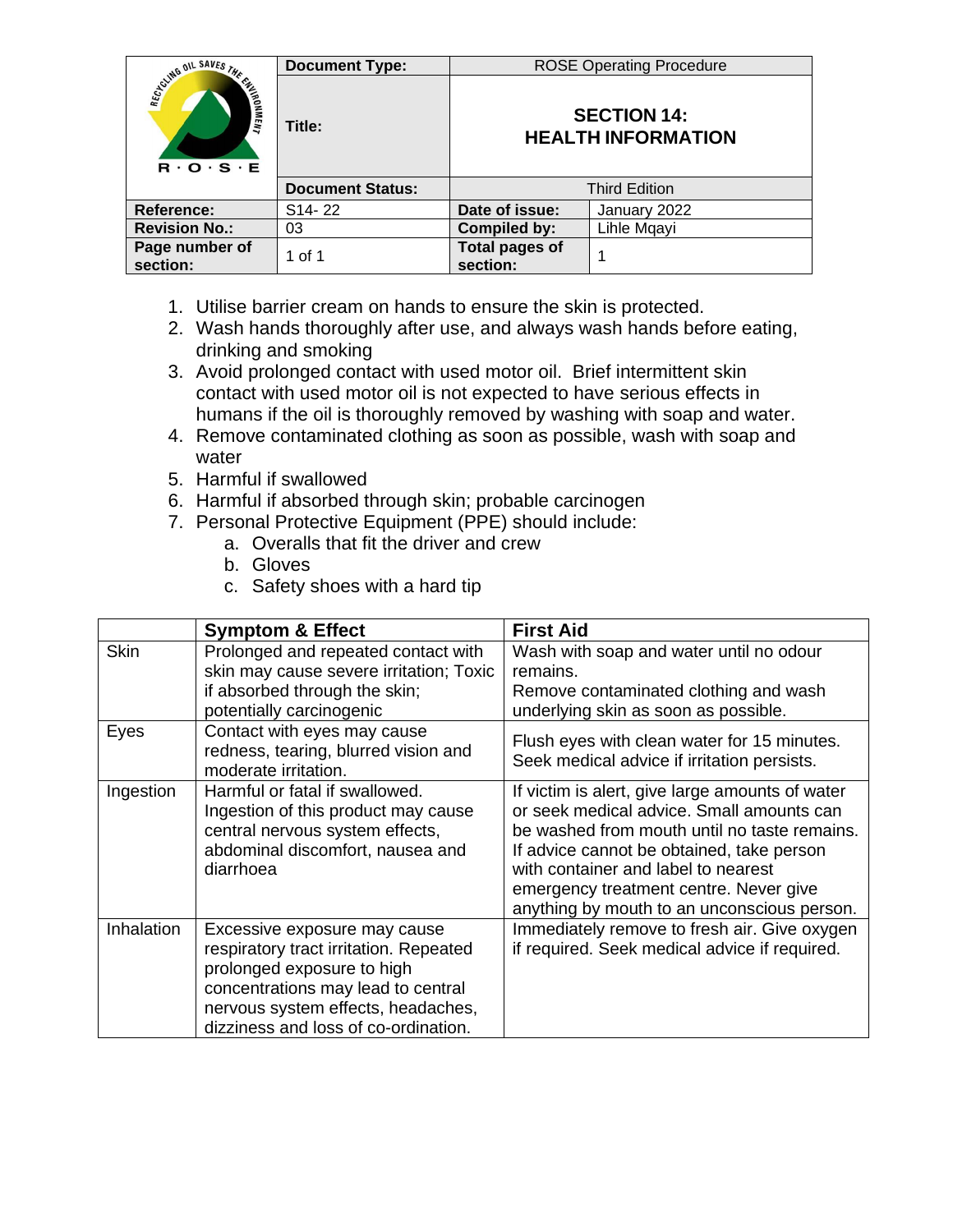|                                                               | <b>Document Type:</b>   |                                                      | <b>ROSE Operating Procedure</b> |  |
|---------------------------------------------------------------|-------------------------|------------------------------------------------------|---------------------------------|--|
| <b>CONTROLL SAVES THE FALL</b><br>$R \cdot O \cdot S \cdot E$ | Title:                  | <b>SECTION 15:</b><br>OIL LEAKS AND SPILLS PROCEDURE |                                 |  |
|                                                               | <b>Document Status:</b> | <b>Third Edition</b>                                 |                                 |  |
| <b>Reference:</b>                                             | S15-22                  | Date of issue:                                       | January 2022                    |  |
| <b>Revision No.:</b>                                          | 03                      | <b>Compiled by:</b>                                  | Lihle Mqayi                     |  |
| Page number of<br>section:                                    | 1 of 1                  | <b>Total pages of</b><br>section:                    |                                 |  |

In case of a spill or leak:

- 1. Put on the required Personal Protective equipment (safety clothing).
- 2. Remove all ignition sources if it can be carried out without personal risk. (Like an open flame or someone smoking)
- 3. Stop the oil from flowing at the source.
- 4. If a leak from a container or tank can't be stopped, put the used oil in another holding container or tank.
- 5. Contain the spilled oil. Try to make a small berm (a small containment wall) with the absorbent around the spill.
- 6. Try to regain as much of the used oil as possible, if it is possible, pump or scoop it into a container. Recycle the used oil as you would have before it was spilled. Demarcate the area by means of barricading tape and orange cones.
- 7. Clean up the remaining oil by starting at the berm and working towards the middle of the spill. For this a broom or spark proof spade could be used.
- 8. All absorbent materials used to clean up used oil will be considered hazardous waste. (These include any cloth or rags, any absorbent material like saw-dust, sand, peat or absorbent booms.) Dispose of these products in a legal manner. Many collection points have a container for hazardous waste substances. Ensure that you dispose of the absorbent materials in one of these containers.
- 9. Ensure that the product does not enter the storm water drains or waterways. Protect environmentally sensitive areas and water supplies.
- 10. Remove, repair or replace the defective tank (or container) or equipment immediately.
- 11. Ensure that the cause of the leak is identified and make plans to prevent such an incident from happening again.
- 12. Report this occurrence on the incident form. Contact the appropriate authorities in all cases where the consequences cannot be quickly and effectively controlled.
- 13. Prevent leaks and spills wherever possible.
- 14. Transfer oil carefully
- 15. Maintain pump, containers, and tanks in good working condition.
- 16. Order new absorbent materials, so that you have enough available on site.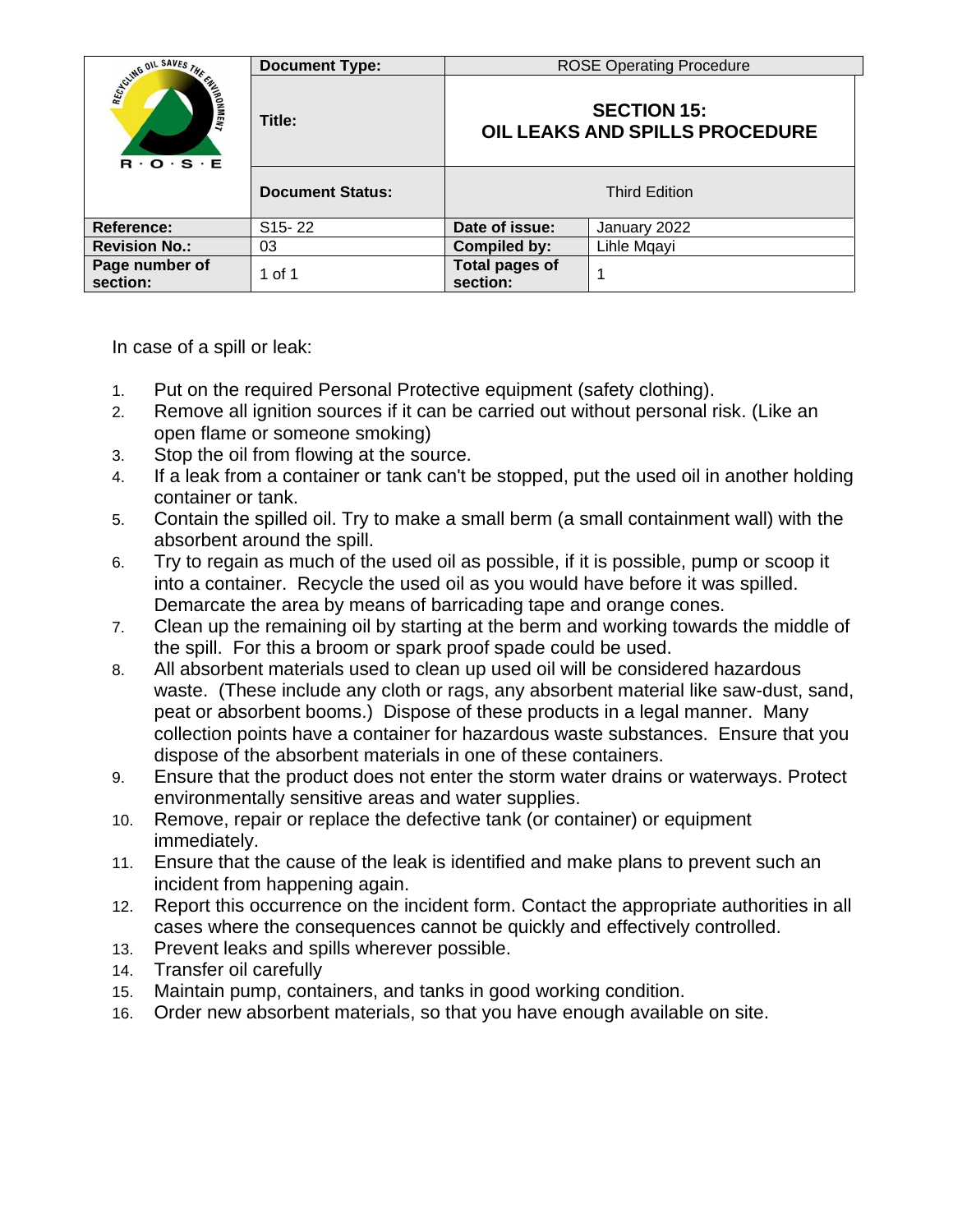|                                                                                                 | <b>Document Type:</b>   |                                               | <b>ROSE Operating Procedure</b> |
|-------------------------------------------------------------------------------------------------|-------------------------|-----------------------------------------------|---------------------------------|
| Scyling OIL SAVES THE CHARGE<br>$\mathbf{R} \cdot \mathbf{O} \cdot \mathbf{S} \cdot \mathbf{E}$ | Title:                  | <b>SECTION 16:</b><br><b>INJURY PROCEDURE</b> |                                 |
|                                                                                                 | <b>Document Status:</b> |                                               | <b>Third Edition</b>            |
| <b>Reference:</b>                                                                               | S <sub>16</sub> -22     | <b>Revision Date:</b>                         | January 2022                    |
| <b>Revision No.:</b>                                                                            | 03                      | <b>Compiled by:</b>                           | Lihle Mgayi                     |
| Page number of<br>section:                                                                      | 1 of 1                  | <b>Total pages of</b><br>section:             |                                 |

In the case of an injury act quickly, calmly and correctly.

- 1. Make the area safe
- 2. Phone for assistance
- 3. Ask if anyone had first aid training or a medical background
- 4. Do not move the casualty unless he / she is in immediate danger, ensure the neck and back is supported if there is a risk of spinal or neck injury.
- 5. Check that the casualty has an open airway and that breathing is normal, if not start Artificial Ventilation
- 6. Check for any severe bleeding and try to control the bleeding
- 7. If the casualty is unconscious; place the person in the recovery position and establish the level of responsiveness (Do not move the patient if there is a risk of spinal or neck injury)
- 8. Reassure the casualty and remain calm
- 9. Keep the casualty warm, quiet and lying down until skilled help arrives
- 10.On arrival of skilled help, make way, provide as much information as could help the casualty.
	- a. History of the injury
	- b. Description of the injury
	- c. Level of responsiveness and changes
	- d. Any unusual behaviour by the casualty
	- e. Any treatment given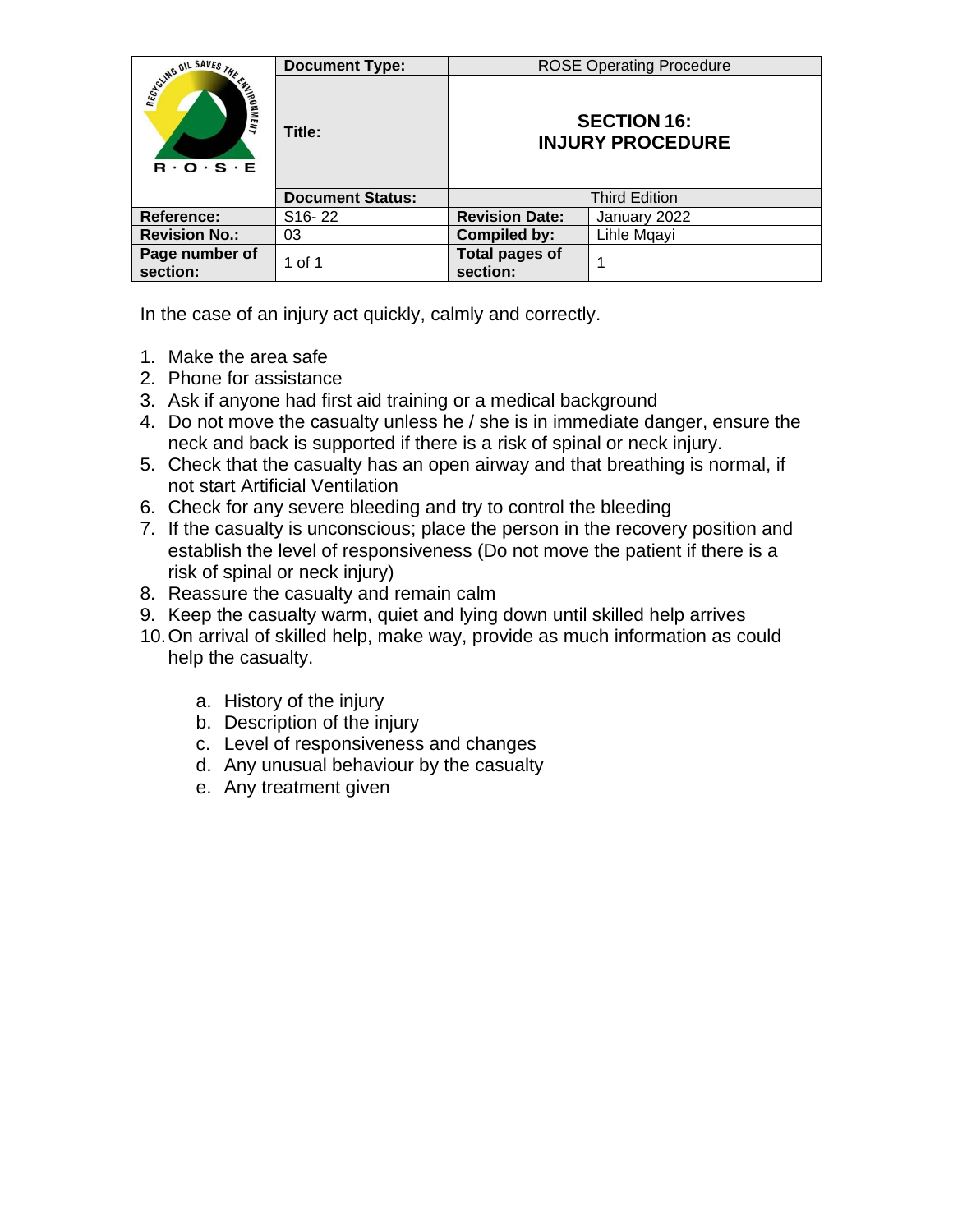|                                                        | <b>Document Type:</b>   |                                             | <b>ROSE Operating Procedure</b> |
|--------------------------------------------------------|-------------------------|---------------------------------------------|---------------------------------|
| SCUMB OIL SAVES THE END<br>$R \cdot O \cdot S \cdot E$ | Title:                  | <b>SECTION 17:</b><br><b>FIRE PROCEDURE</b> |                                 |
|                                                        | <b>Document Status:</b> |                                             | Second Edition                  |
| <b>Reference:</b>                                      | S <sub>17</sub> -22     | <b>Revision Date:</b>                       | January 2022                    |
| <b>Revision No.:</b>                                   | 03                      | <b>Compiled by:</b>                         | Lihle Mgayi                     |
| Page number of<br>section:                             | 1 of 1                  | <b>Total pages of</b><br>section:           |                                 |

- 1. In case of a fire put on your Personal Protective Equipment (if it not on already)
- 2. Use a dry chemical powder to put out the fire.
- 3. In case of a small fire, sand or soil can be used
- 4. Keep the fire from spreading at all costs.
- 5. The vehicle's battery should be disconnected to prevent sparks causing further ignition
- 6. Point the hose of the fire extinguisher to the base of the flame and spray the content.
- 7. POISONOUS GASES ARE PRODUCED IN A FIRE
- 8. Use water spray to keep fire-exposed containers cool
- 9. Vapours may flash back from a source of ignition
- 10.Fire Extinguishers should be serviced at least once a year by an approved supplier
- 11.Routinely pick up the extinguisher and tilt it to mix the contents

*SMALL FIRES:* Use CO<sub>2</sub>, sand, soil, foam or dry chemical.

LARGE FIRES: Use CO<sub>2</sub>, fluoro protein foam or dry chemicals to extinguish the fire. Use water to cool fire-exposed containers/structures and to protect personnel. Avoid spraying directly into the containers because of the danger of boil-over. Trained personnel wearing approved breathing apparatus should deal with fires in confined spaces. Combustion may release harmful chemicals; utilise respirators; avoid low-lying areas.

*EXPLOSION HAZARDS:* For fires involving this material do not enter any enclosed or confined space without self-contained breathing apparatus to protect against the hazardous effects of combustion products or oxygen deficiency.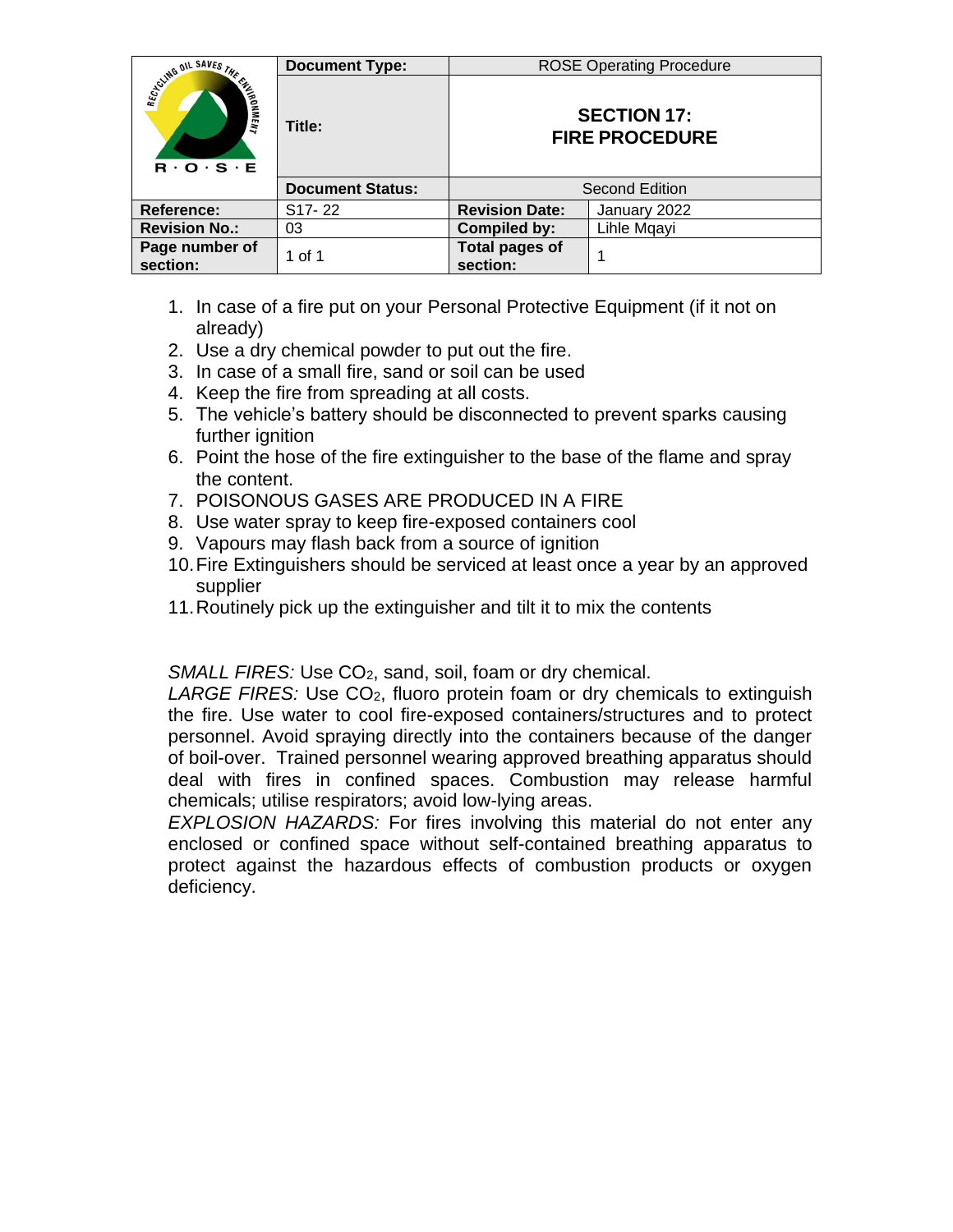|                                                           | <b>Document Type:</b>   |                                                 | <b>ROSE Operating Procedure</b> |
|-----------------------------------------------------------|-------------------------|-------------------------------------------------|---------------------------------|
| Scyling OIL SAVES THE FILE<br>$R \cdot Q \cdot S \cdot E$ | Title:                  | <b>SECTION 18:</b><br><b>ACCIDENT PROCEDURE</b> |                                 |
|                                                           | <b>Document Status:</b> | <b>Third Edition</b>                            |                                 |
| Reference:                                                | $S18 - 22$              | <b>Revision Date:</b>                           | January 2022                    |
| <b>Revision No.:</b>                                      | 03                      | <b>Compiled by:</b>                             | Lihle Mqayi                     |
| Page number of<br>section:                                | 1 of 1                  | Total pages of<br>section:                      |                                 |

In the case of an accident

- 1. Make the area safe.
- 2. In case of a spill, injury or a fire follow the appropriate procedure
- 3. Ask a bystander to control the traffic, the person must be at least 50m from the accident (If the accident happened at night, use a torch and switch on the hazard lights of all vehicles on the scene).
- 4. Make sure you prevent leaks and spills.
- 5. Remove all ignition sources. (Do not smoke; remove open flames, disconnect the battery).
- 6. Identify potential risks and try to reduce the hazard.
- 7. Put your warning triangle down 8m behind the vehicle.
- 8. Phone for assistance. Clearly state the following:
	- o LOCATION
	- o THE TELEPHONE NUMBER WHERE THEY CAN REACH YOU
	- o SEVERITY OF SITUATION (Is there a spill, injury or fire)
	- o YOUR NAME
	- o NAME OF WITNESSES
- 9. Notify the police.
- 10. Notify the insurance agency with your case number.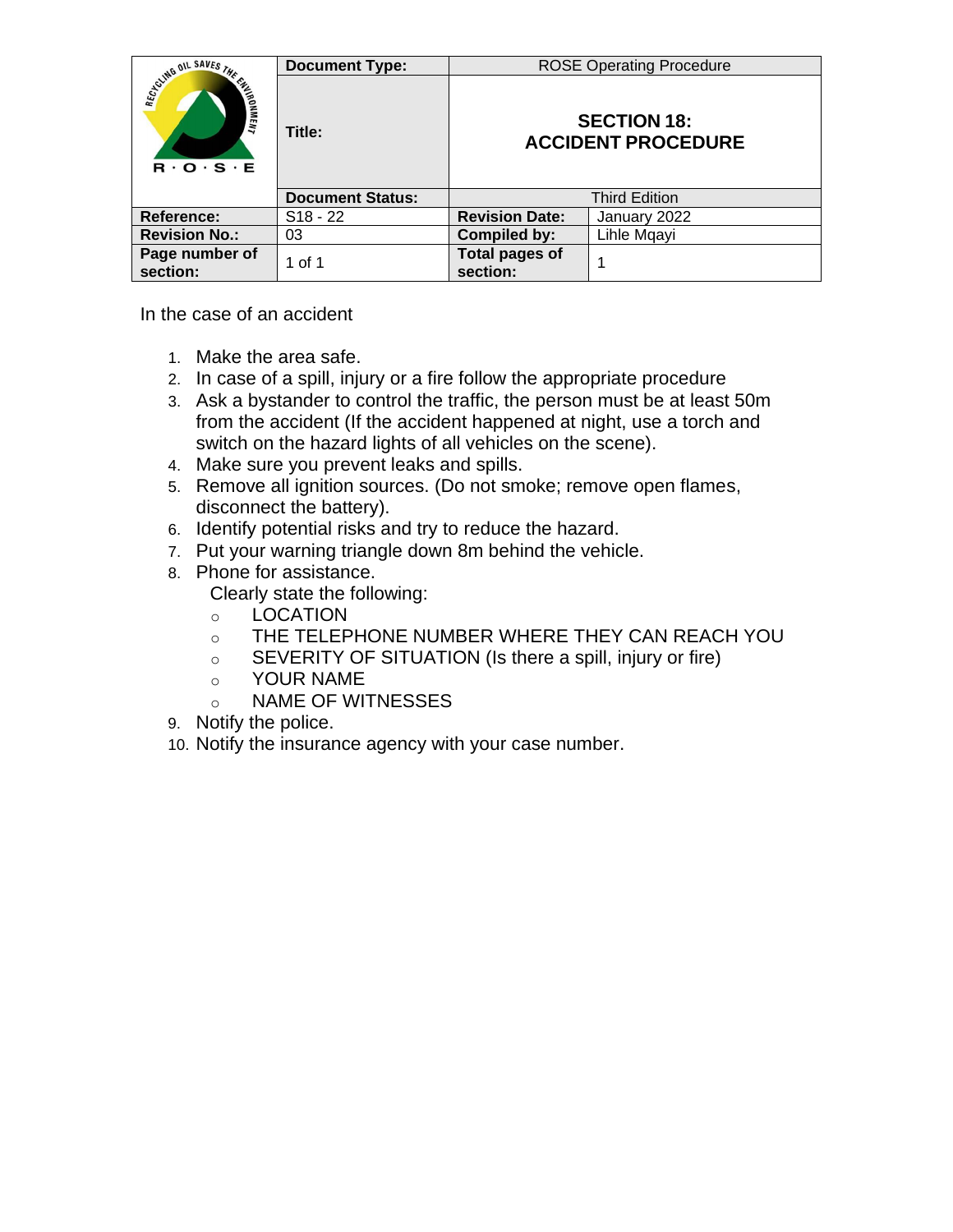|                                                           | <b>Document Type:</b>   |                                                           | <b>ROSE System Procedure</b> |
|-----------------------------------------------------------|-------------------------|-----------------------------------------------------------|------------------------------|
| Science OIL SAVES THE FILE<br>$R \cdot O \cdot S \cdot E$ | Title:                  | <b>SECTION 19:</b><br><b>INCIDENT REPORTING PROCEDURE</b> |                              |
|                                                           | <b>Document Status:</b> | Third Edition                                             |                              |
| Reference:                                                | $S19 - 22$              | <b>Revision Date:</b>                                     | January 2022                 |
| <b>Revision No.:</b>                                      | 03                      | Compiled by:                                              | Lihle Mqayi                  |
| Page number of<br>section:                                | 1 of $2$                | <b>Total pages of</b><br>section:                         | 2                            |

In the case of an incident complete the form on page 2 of this Section: (Please make copies of the template provided.)

In the case of an Emergency contact the ROSE Enviro-Advisor to assist you with the completion of an Emergency Report. See Section 3 for contact details.

Definitions:

## **Emergency:**

Any spill greater than 200 liter contaminating a water course would be considered an emergency.

Any spill greater than 1000 liter with no danger of polluting a water course would be considered an emergency.

## **Incident:**

An incident is a spill that is not defined as an emergency as above. It is a fire or spill that you are unable to clean up immediately after the spill with the equipment on hand. It therefore poses a risk to the environment or a hazard to the general public. In a water course a spill greater than 10 liters and on land a spill greater than 200 liters will always be considered an incident.

After completion of the incident report keep a record of the incident reports on file for the next audit.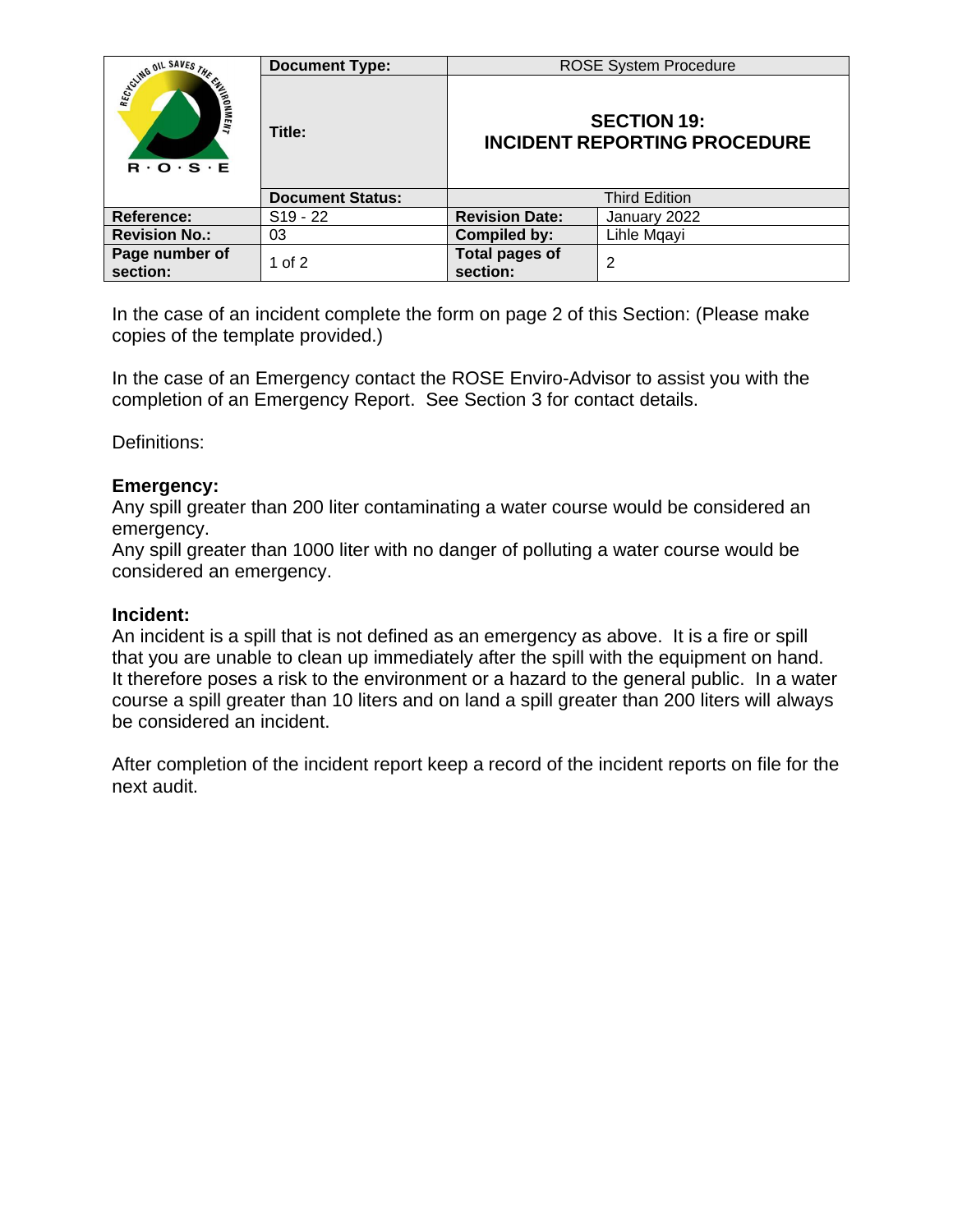|                                                                                                                | <b>Document Type:</b>   | <b>ROSE System Procedure</b>                              |              |
|----------------------------------------------------------------------------------------------------------------|-------------------------|-----------------------------------------------------------|--------------|
| SCUMB UIL SAVES THE<br><b>CALLISON NEWS</b><br>$\mathbf{R} \cdot \mathbf{O} \cdot \mathbf{S} \cdot \mathbf{E}$ | Title:                  | <b>SECTION 19:</b><br><b>INCIDENT REPORTING PROCEDURE</b> |              |
|                                                                                                                | <b>Document Status:</b> | <b>Third Edition</b>                                      |              |
| <b>Reference:</b>                                                                                              | $S19 - 22$              | <b>Revision Date:</b>                                     | January 2022 |
| <b>Revision No.:</b>                                                                                           | 03                      | Compiled by:                                              | Lihle Mqayi  |
| Page number of<br>section:                                                                                     | $2$ of $2$              | <b>Total pages of</b><br>section:                         | 2            |

How much used oil was spilled?

What caused the spill?

Where is the spill? (Road name, adjacent to which building)

What does the contaminated area look like? (Road surface, soil, water)

How did you clean up the area?

Could you clean up the entire area? Yes / No

If no, how did you ensure that the rest is cleaned up?

How can you prevent future spills of this nature?

What was the cost in time, lost production and materials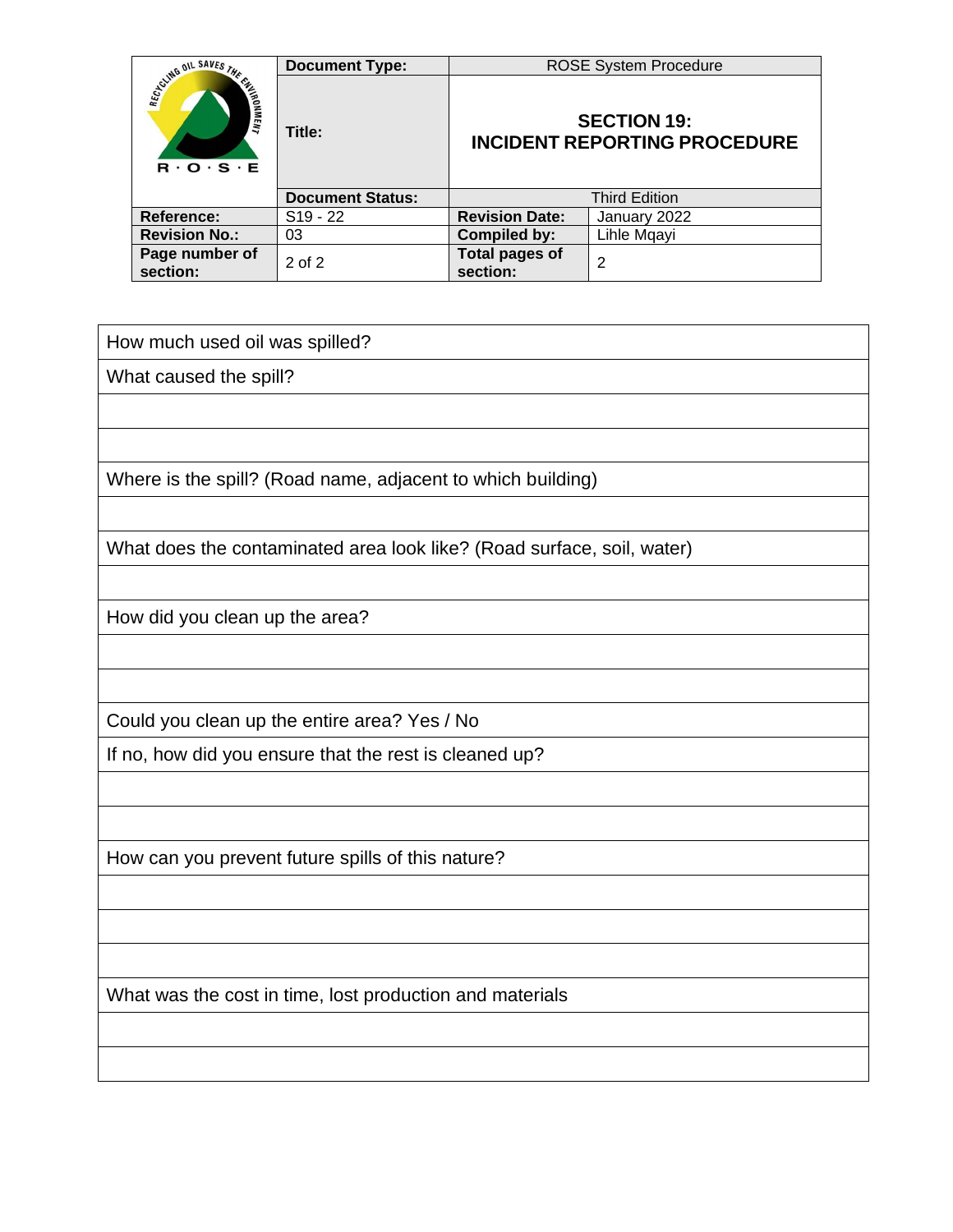|                                                                                                                | <b>Document Type:</b>   |                                                    | <b>ROSE System Procedure</b> |
|----------------------------------------------------------------------------------------------------------------|-------------------------|----------------------------------------------------|------------------------------|
| SCUMB UIL SAVES THE<br><b>FINERIAL REAL</b><br>$\mathbf{R} \cdot \mathbf{O} \cdot \mathbf{S} \cdot \mathbf{E}$ | Title:                  | <b>SECTION 20:</b><br><b>EMERGENCY INFORMATION</b> |                              |
|                                                                                                                | <b>Document Status:</b> |                                                    | <b>Third Edition</b>         |
| Reference:                                                                                                     | $S20 - 21$              | <b>Revision Date:</b>                              | January 2022                 |
| <b>Revision No.:</b>                                                                                           | 03                      | <b>Compiled by:</b>                                | Lihle Mgayi                  |
| Page number of<br>section:                                                                                     | 1 of 1                  | <b>Total pages of</b><br>section:                  |                              |

## **Emergency Equipment (Carried in the Vehicle)**

- Fire-extinguisher
- First-aid pack
- Protective clothing
- Spillage treatment material
- Spill kit
- Shovel
- Hard broom

## **Emergency Phone Numbers**

| Ambulance            |  |
|----------------------|--|
| <b>Fire Brigade</b>  |  |
| Police               |  |
| Oil spill company    |  |
| Spill response team  |  |
| Immediate relative   |  |
| Other contact person |  |
| <b>Company Name</b>  |  |
|                      |  |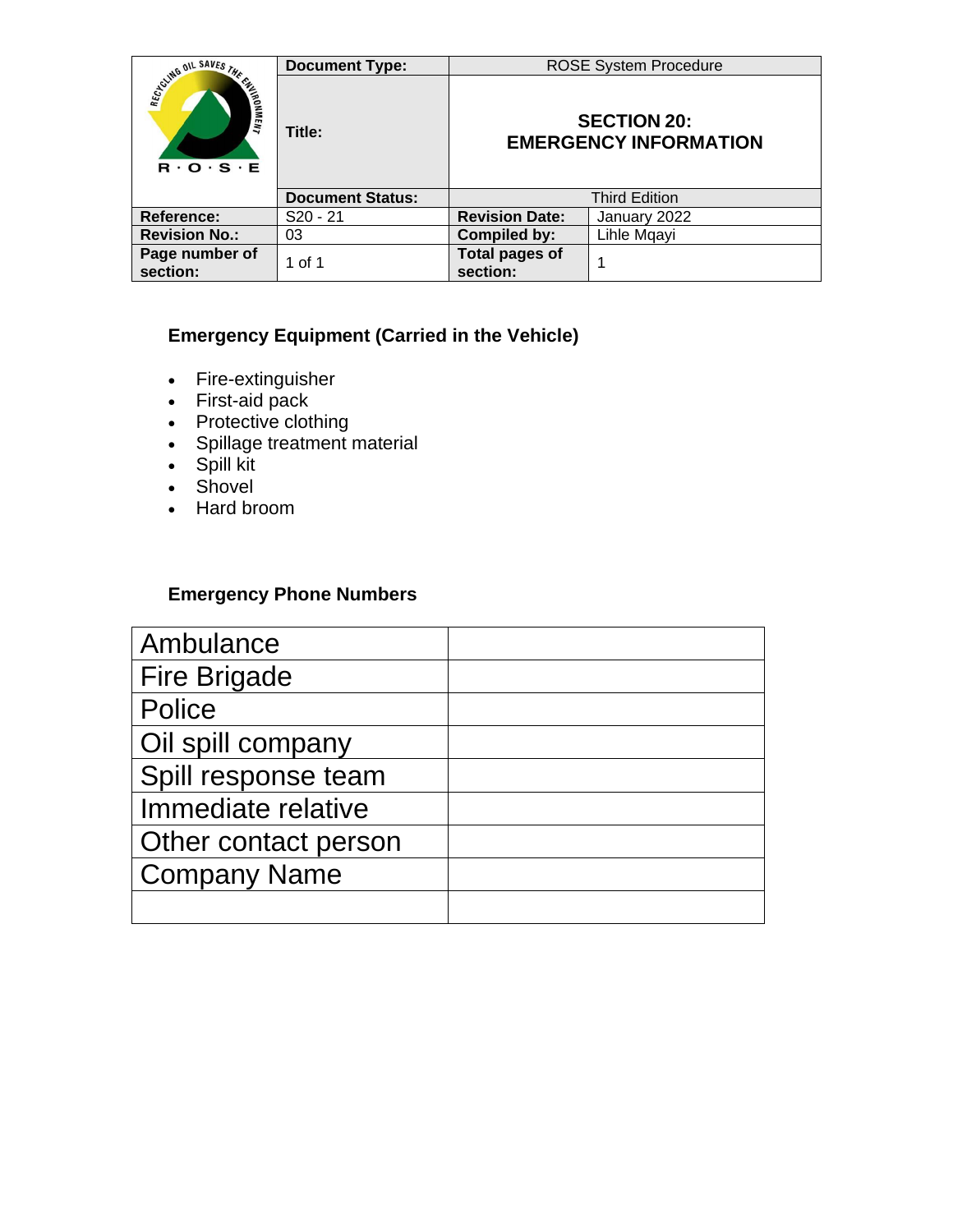|                                                             | <b>Document Type:</b>   |                                                      | <b>ROSE System Procedure</b> |
|-------------------------------------------------------------|-------------------------|------------------------------------------------------|------------------------------|
| Scyling OIL SAVES THE CHARGE<br>$R \cdot O \cdot S \cdot E$ | Title:                  | <b>SECTION 21:</b><br><b>HOUSEKEEPING GUIDELINES</b> |                              |
|                                                             | <b>Document Status:</b> |                                                      | <b>Third Edition</b>         |
| Reference:                                                  | S21-22                  | <b>Revision Date:</b>                                | January 2022                 |
| <b>Revision No.:</b>                                        | 03                      | <b>Compiled by:</b>                                  | Lihle Mgayi                  |
| Page number of<br>section:                                  | 1 of $3$                | <b>Total pages of</b><br>section:                    | 3                            |

- 1. Ensure that all equipment is clean and well looked after:
	- a. Dirty equipment may hide cracks and holes in the containers and potential leaks become more difficult to detect.
	- b. Equipment that is in poor condition is also subject to ruptures and cracks.
	- c. Warning triangles that are too dirty may not be visible and should be kept clean. They must also be able to stand correctly on a surface, so that it remains visible to oncoming traffic.
	- d. Check for missing parts and replace them.
- 2. Prevent leaks:
	- a. Check that the couplings don't leak. Couplings can be treated or secured with clamps, PTFE tape or hemp.
	- b. Check that the hoses or pipes are firm and round. Perished or cracked pipes must be replaced. Check that new pipes do not form leaks with couplings, if they do re-treat them.
	- c. Check and empty drip trays regularly during transportation to ensure leaking oil does not start to overflow.
	- d. Check equipment prior to going on site to ensure that no equipment is leaking.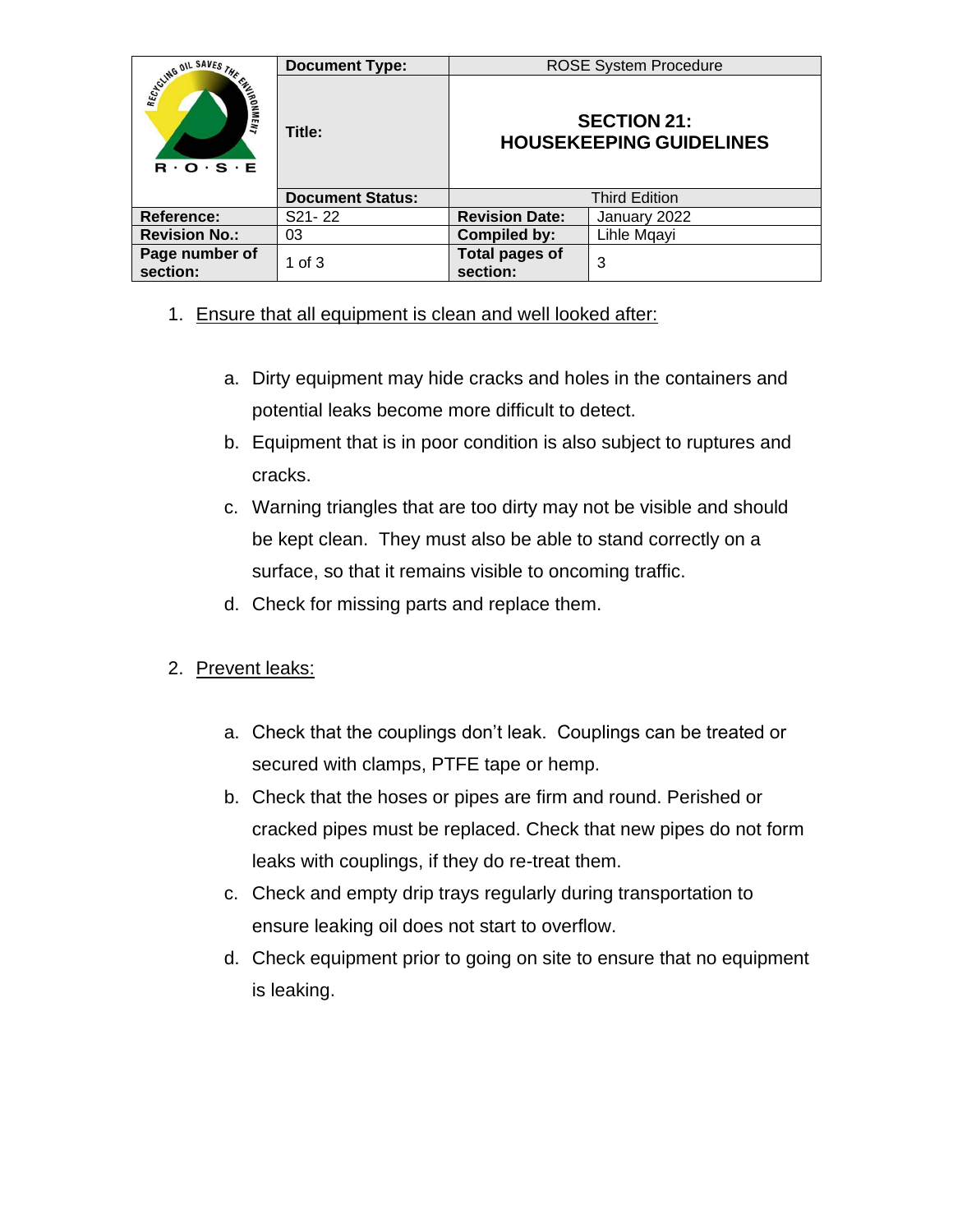## 3. Ensure vehicles are clean:

- a. Dirty vehicles are extremely hazardous to the health and safety of humans. Some of the risks include: slipping, direct bodily contact with used oil, exposure to heat which may result in spontaneous combustion and the concealment of leakage from any of the transport containers.
- b. Dirty vehicles are extremely hazardous to the environment. In the event of rain, used oil is washed off the vehicle and enters the storm water or drainage system via the soil and/or water runoff.
- c. Vehicles must be washed on hard surfaces (such as cement slabs) with clean water and the used oil contaminated water must be drained appropriately to areas for the collection of dirty water which must then be disposed of appropriately.
- d. Vehicles can be taken to wash bays if your facilities are unsuitable.

# 4. Ensure that all equipment is positioned or situated in a pre-arranged place:

- a. Fire extinguishers should remain in an easily accessible area and transported with the vehicle at all times.
- b. First aid kit must remain on hand at all times and contain replenished supplies.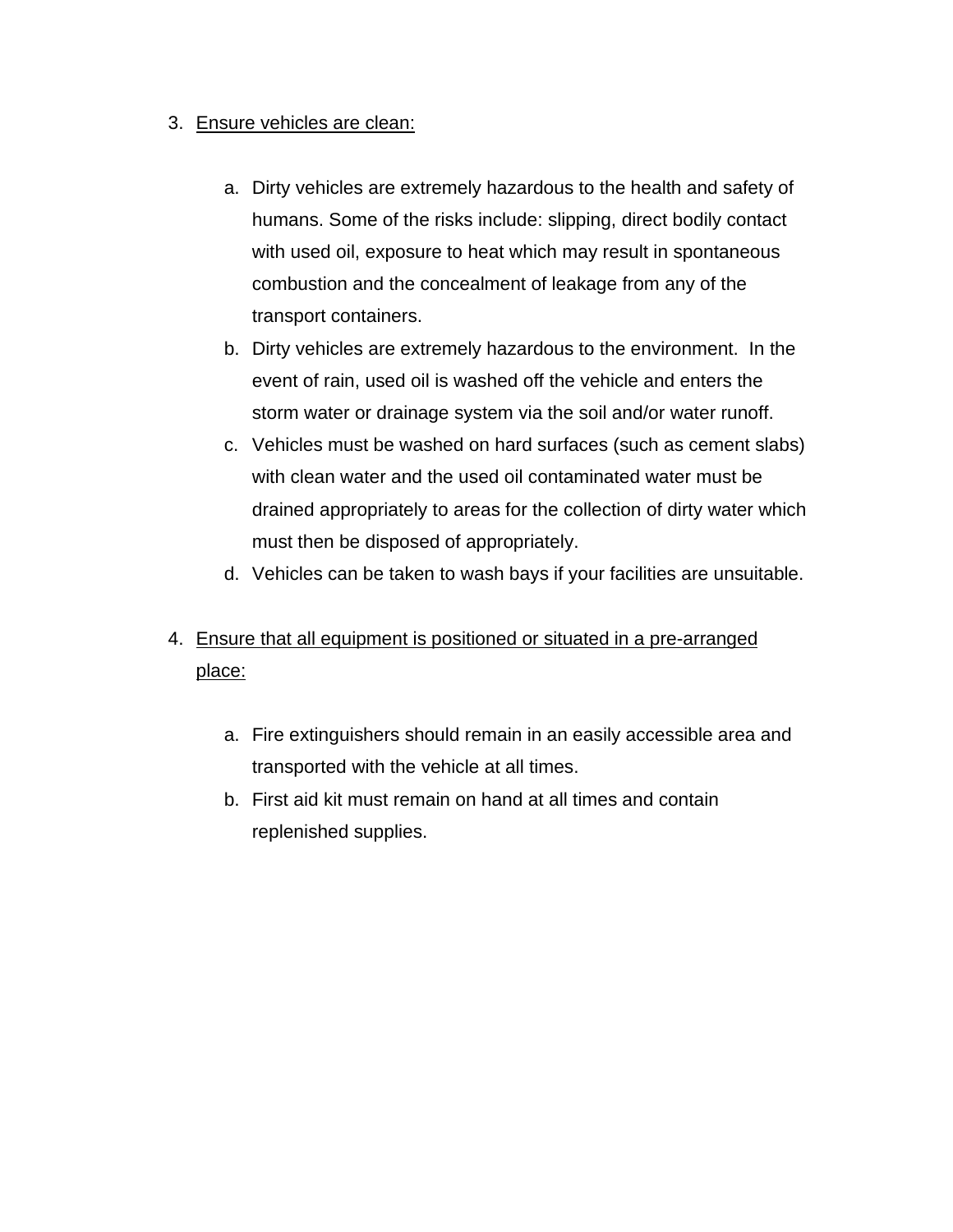- c. Spill kits must also be transported with the driver and contain sufficient absorbent in case of any spill incident.
- d. Warning triangles must be placed in an accessible area in the vehicle.
- e. Containers must be evenly dispersed on the vehicle.
- f. Cloths must remain on hand and remain in an easily accessible place so that it may be used when needed.
- g. Containers / systems for the separation of dirty and clean water should remain in an easily accessible area.
- h. All other equipment should also have their respective places. A system of checking that all equipment is in its place is recommended.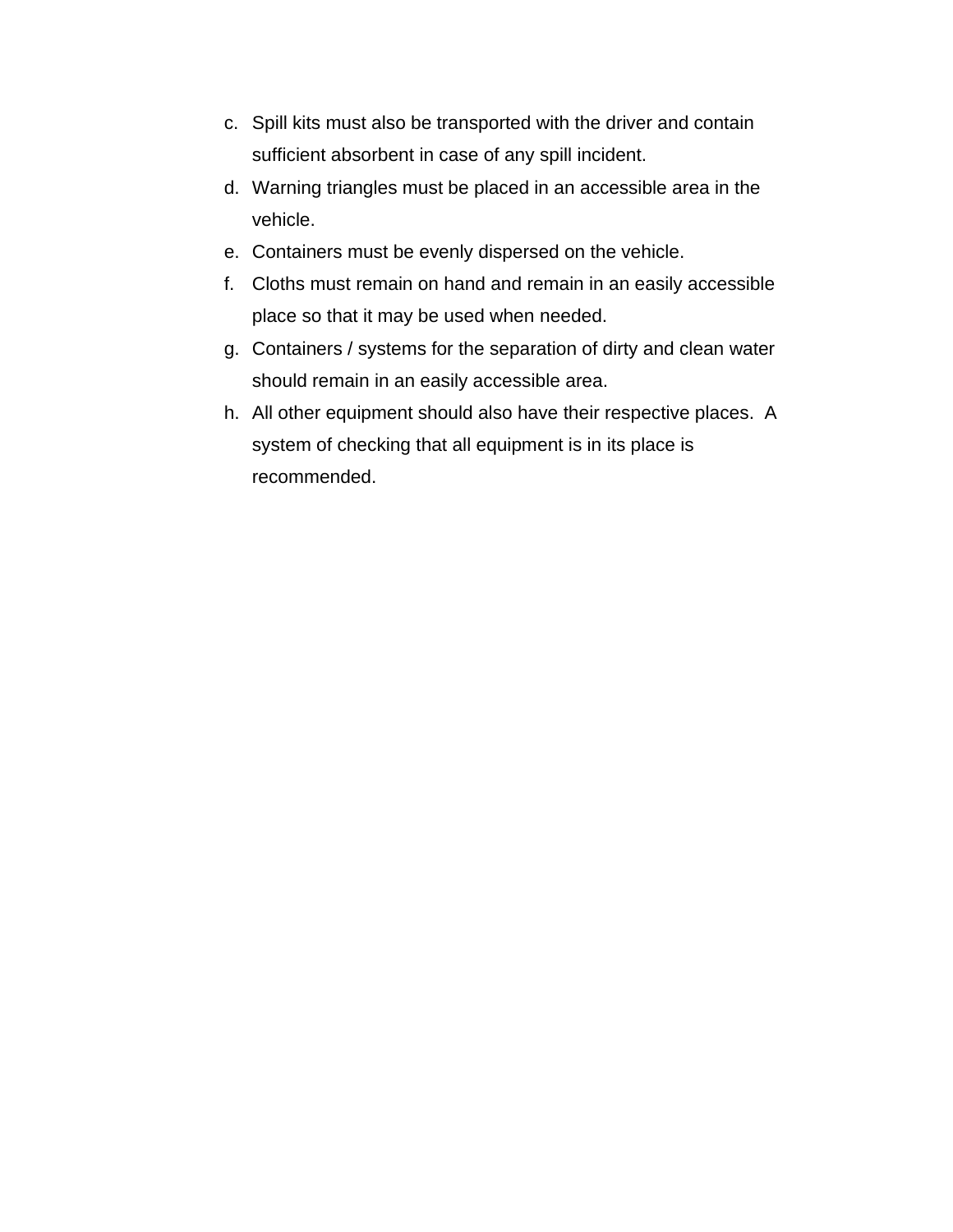|                                                                      | <b>Document Type:</b>   | <b>ROSE System Procedure</b>                     |                      |
|----------------------------------------------------------------------|-------------------------|--------------------------------------------------|----------------------|
| SCUMB OIL SAVES THE<br><b>ENLIERS</b><br>$R \cdot O \cdot S \cdot E$ | Title:                  | <b>SECTION 22:</b><br><b>INCENTIVE PROCEDURE</b> |                      |
|                                                                      | <b>Document Status:</b> |                                                  | <b>Third Edition</b> |
| Reference:                                                           | S21-22                  | <b>Revision Date:</b>                            | January 2022         |
| <b>Revision No.:</b>                                                 | 03                      | <b>Compiled by:</b>                              | Lihle Mgayi          |
| Page number of<br>section:                                           | 1 of 01                 | <b>Total pages of</b><br>section:                |                      |

All ROSE approved collectors must claim their environmental incentive from the ROSE Foundation for the used oil delivered to the approved processing sites.

All ROSE approved collectors must ensure the following when claiming the incentive:

- 1. Waste Manifest must be correctly and clearly completed with all the details of the generator, waste manager and waste transporter.
- 2. Incentive claims must be submitted to the ROSE office not later than 07<sup>th</sup> of each month, using the collector declarations spreadsheet
- 3. Cancelled copies of waste manifest must be filed for record keeping
- 4. The retained copies of the waste manifest must be kept for 5years by the collector and processor.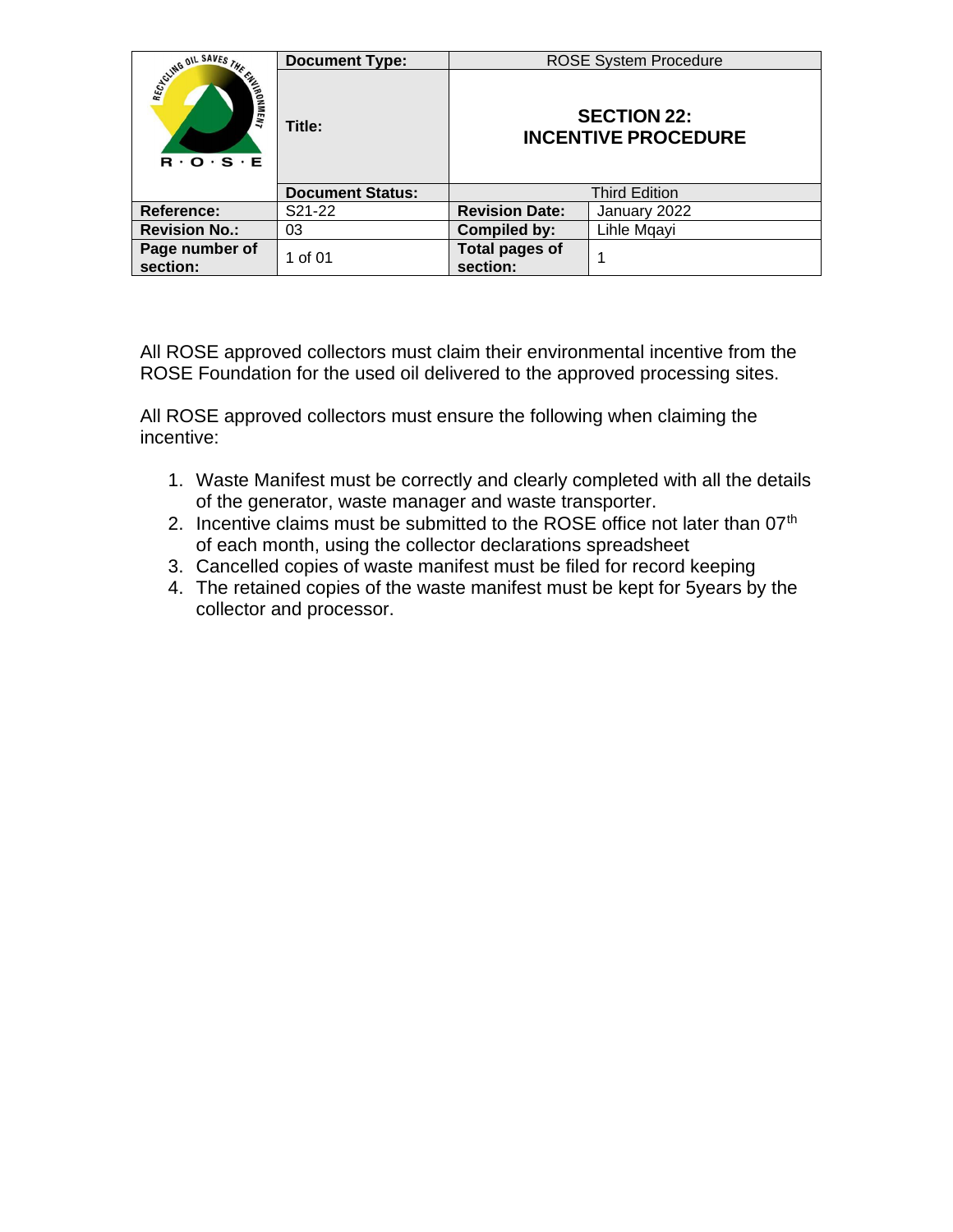|                                                                      | <b>Document Type:</b>   | <b>ROSE System Procedure</b>                |                      |  |
|----------------------------------------------------------------------|-------------------------|---------------------------------------------|----------------------|--|
| SCUMB OIL SAVES THE<br><b>ENLIERS</b><br>$R \cdot O \cdot S \cdot E$ | Title:                  | <b>SECTION 23:</b><br><b>HSE GUIDELINES</b> |                      |  |
|                                                                      | <b>Document Status:</b> |                                             | <b>Third Edition</b> |  |
| Reference:                                                           | S <sub>23</sub> -23     | <b>Revision Date:</b>                       | January 2022         |  |
| <b>Revision No.:</b>                                                 | 03                      | <b>Compiled by:</b>                         | Lihle Mqayi          |  |
| Page number of<br>section:                                           | 1 of 02                 | <b>Total pages of</b><br>section:           | 2                    |  |

# **BASIC PRACTICAL GUIDE IN TERMS OF HSE AND THE OHS ACT 85 of 1993**

**Basic Health, Safety and Environmental principles should apply to all used oil collectors and all should be aware of requirements for their own benefit, their employees and the environment they work in. Note that this is a basic guide for used oil collectors.** 

|     | <b>HEALTH</b>                              |                                                             |   |   |
|-----|--------------------------------------------|-------------------------------------------------------------|---|---|
| No. | Item                                       | <b>Action</b>                                               | Υ | N |
| 1.  | <b>EXPOSURE DURING EXECUTION OF DUTIES</b> | Wearing and availability of appropriate Personal Protective |   |   |
|     |                                            | clothing (PPE) when working                                 |   |   |
|     |                                            | <b>Boots/ Safety Shoes and socks</b>                        |   |   |
|     |                                            | Gloves; Goggles; Overhauls; Ear plugs/ear muffs             |   |   |
|     |                                            | Masks where fumes/ gasses may be present                    |   |   |
| 2.  | STORAGE OF CONTAMINATED PPE WITH CLEAN     | Do not store together                                       |   |   |
|     | <b>CLOTHING</b>                            |                                                             |   |   |
| 3.  | <b>PERSONAL HYGIENE</b>                    | Ensure hands are washed after working with hazardous        |   |   |
|     |                                            | substances. Ensure hot water is used and available. Always  |   |   |
|     |                                            | wear clean PPE, keep vehicles clean especially the cab      |   |   |
| 4.  | <b>MEDICAL</b>                             | <b>Ensure at least Annual visits to Doctor</b>              |   |   |
| 5.  | <b>INTOXICATION</b>                        | Do not work when intoxicated or let someone work            |   |   |
| 6.  | <b>FOOD SUBSTANCES</b>                     | Do not keep food and oil/hazardous substances together      |   |   |

| No. | Item                                | <b>Action</b>                                                           | N |
|-----|-------------------------------------|-------------------------------------------------------------------------|---|
| 1.  | <b>AVAILABILITY OF PPE</b>          | Wearing of appropriate Personal Protective clothing when                |   |
|     |                                     | working, also follow instructions of Companies where you are<br>working |   |
|     |                                     | Boots/ Safety Shoes - falling objects/ slipping                         |   |
|     |                                     | Gloves - sharp edges on drums/ other contaminants                       |   |
|     |                                     | Goggles - spillages into eyes                                           |   |
|     |                                     | Overhauls – Cotton preferable to protect from contamination             |   |
|     |                                     | Ear plugs/ muffs - noise of machines/ pumps/ engines                    |   |
| 2.  | <b>CONFINED SPACES</b>              | Do not work in confined spaces and if you do, always follow             |   |
|     |                                     | safety principles                                                       |   |
| 3.  | <b>WORKING AT HEIGHTS</b>           | Ensure when working on ladders that they are in good                    |   |
|     |                                     | condition, if elevated use a harness                                    |   |
| 4.  | <b>AVAILABILTY OF FIRST AID BOX</b> | Ensure first aid box is filled and at your disposal, ensure you or      |   |
|     |                                     | assistant is trained                                                    |   |
| 5.  | <b>OIL IS HAZARDOUS</b>             | Ensure you know what you are working with and potential                 |   |
|     |                                     | other substances in the oil.                                            |   |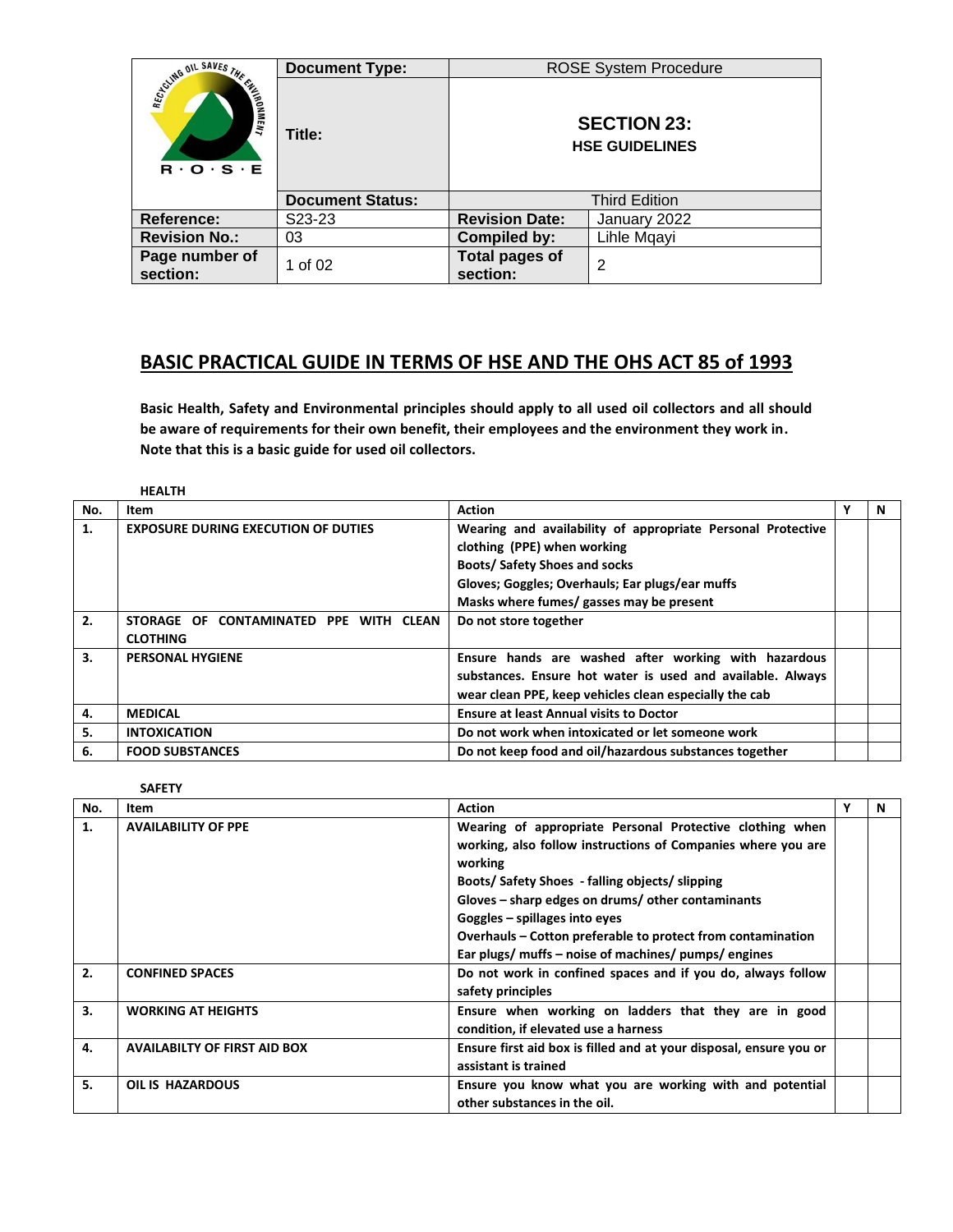| 6. | <b>STACKING</b>         | Be careful not to stack to high taking into consideration weight |  |
|----|-------------------------|------------------------------------------------------------------|--|
|    |                         | and the volumes and height allowable                             |  |
| 7. | <b>EQUIPMENT/ TOOLS</b> | Tools and equipment to be serviced and kept in good order, do    |  |
|    |                         | not use handmade tools/equipment                                 |  |
| 8. | <b>TRANSPORTATION</b>   | Ensure that your vehicle has carrying capacity, tanks are        |  |
|    |                         | secured and all valves closed. Make sure that all relevant       |  |
|    |                         | documentation is in the vehicle                                  |  |

### **ENVIRONMENT**

| No. | Item                                                           | <b>Action</b>                                                                                                                                           | Y | N |
|-----|----------------------------------------------------------------|---------------------------------------------------------------------------------------------------------------------------------------------------------|---|---|
| 1.  | <b>AWARENESS OF HAZARDOUS SUBSTANCES</b>                       | Know and understand the type of substances you are working<br>with. Understand the environmental risks working with oil and<br>legislation governing it |   |   |
| 2.  | SPILL MATERIALS/ TRAINING                                      | Ensure you have a spill kit to contain spills and are trained in<br>spill handling                                                                      |   |   |
| 3.  | <b>EQUIPMENT AND TANKS</b>                                     | Ensure you regularly check you equipment especially tanks for<br>leaks, always ensure drip trays are placed under tanks and<br>pumps                    |   |   |
| 4.  | <b>REPORTING OF SPILLS</b>                                     | Spills should be reported as per identified quantities and if not<br>able to remediate, call HAZCALL 0860 44 44 11                                      |   |   |
| 5.  | <b>CONTAMINATION OF WATER CAUSEWAYS</b>                        | Do not pump any contaminated substances into any river/<br>dam/waterway/storm water drain                                                               |   |   |
| 6.  | <b>CONTAMINATION OF SOIL</b>                                   | Once a spill has occurred, contain it, remediate it and pick it up                                                                                      |   |   |
| 7.  | <b>WASHING OF VEHICLES, TANKS, EQUIPMENT AND</b><br><b>PPE</b> | Always wash off contaminated substances in a facility which is<br>suitable and never on soil/road surfaces etc                                          |   |   |
| 8.  | <b>SEPARATION OF WASTE</b>                                     | Keep oily rags and contaminated items separate for safe<br>disposal                                                                                     |   |   |
| 9.  | DISPOSAL OF CONTAMINATED WATER AND SLUDGES                     | Do not discard anywhere else but only at an approved site or<br>ask for assistance from processors                                                      |   |   |